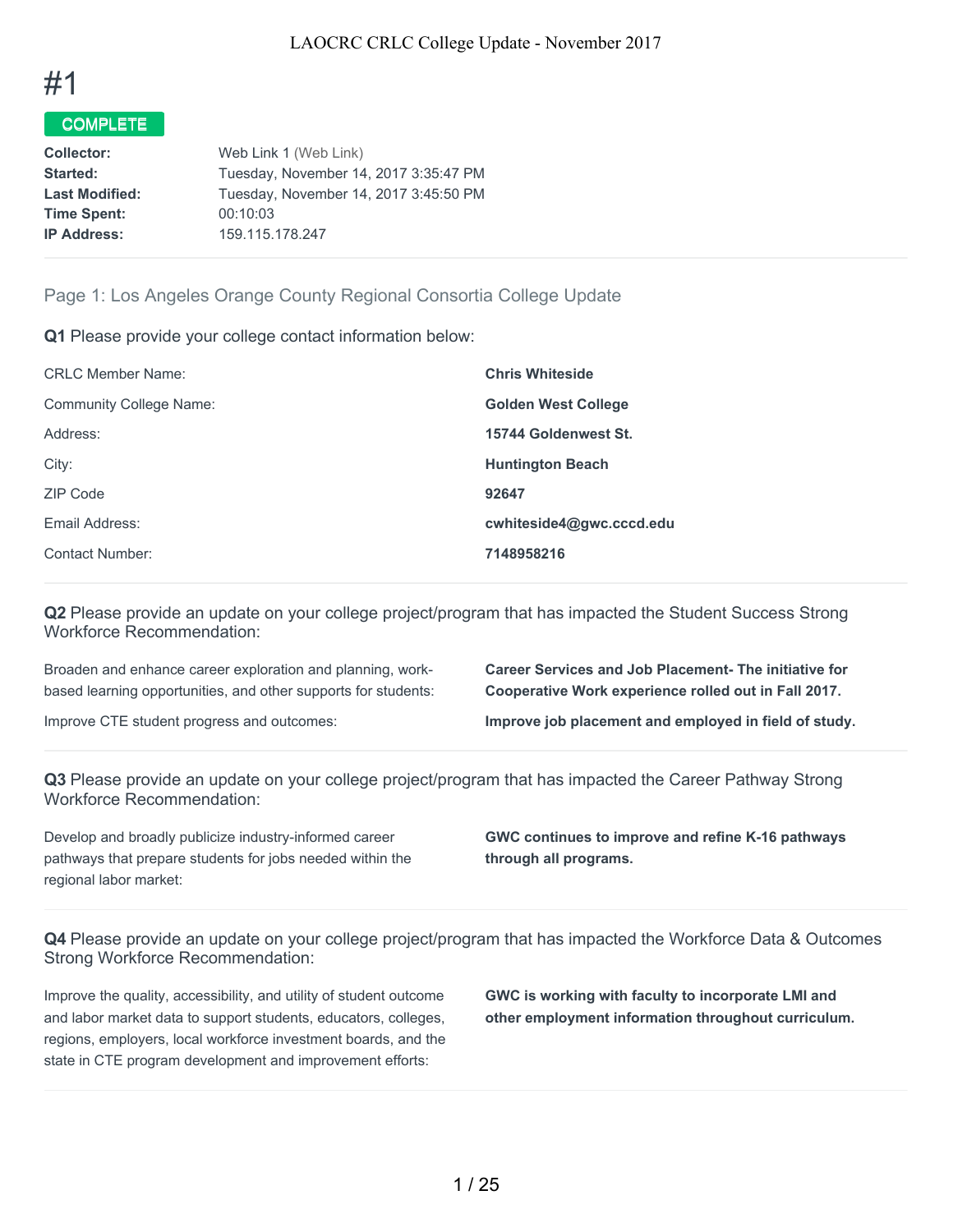**Q5** Please provide an update on your college project/program that has impacted the Curriculum Strong Workforce Recommendation:

| Facilitate curricular portability across institutions:                                                                                                                                | GWC faculty are members of several regional curriculum<br>projects. GWC is also the Lead college on a SWP R2<br>regional project to create a new regional program<br>around Data Science. |
|---------------------------------------------------------------------------------------------------------------------------------------------------------------------------------------|-------------------------------------------------------------------------------------------------------------------------------------------------------------------------------------------|
| Q6 Please provide an update on your college<br>project/program that has impacted the CTE<br><b>Faculty Strong Workforce Recommendation:</b>                                           | Respondent skipped this question                                                                                                                                                          |
| Q7 Please provide an update on your college project/program that has impacted the Regional Coordination Strong<br><b>Workforce Recommendation:</b>                                    |                                                                                                                                                                                           |
| Clarify and modify, as appropriate, state regulations to allow<br>colleges to regionalize course articulation along career pathways<br>utilizing regional or state curriculum models: | GWC is a BIW college and has participated in several<br>alignment projects.                                                                                                               |

**Q8** Please provide an update on your college project/program that has impacted the Funding Strong Workforce Recommendation:

Create a sustained, public outreach campaign to industry, high school students, counselors, parents, faculty, staff, and the community at large to promote career development and attainment and the value of career technical education:

Create a predictable, targeted, and sustained funding stream that leverages multiple local, state, and federal CTE and workforce funds to support an infrastructure for collaboration at the state,regional and local levels; establish regional funding of program start-up and innovation; and develop other coordination activities:

**GWC is part of the marketing campaign and has also dedicated local funds to market programs.**

**All Special Funding initiatives are funneled through one process for faculty to apply. All proposals are evaluated and then placed into the funding source most appropriate.**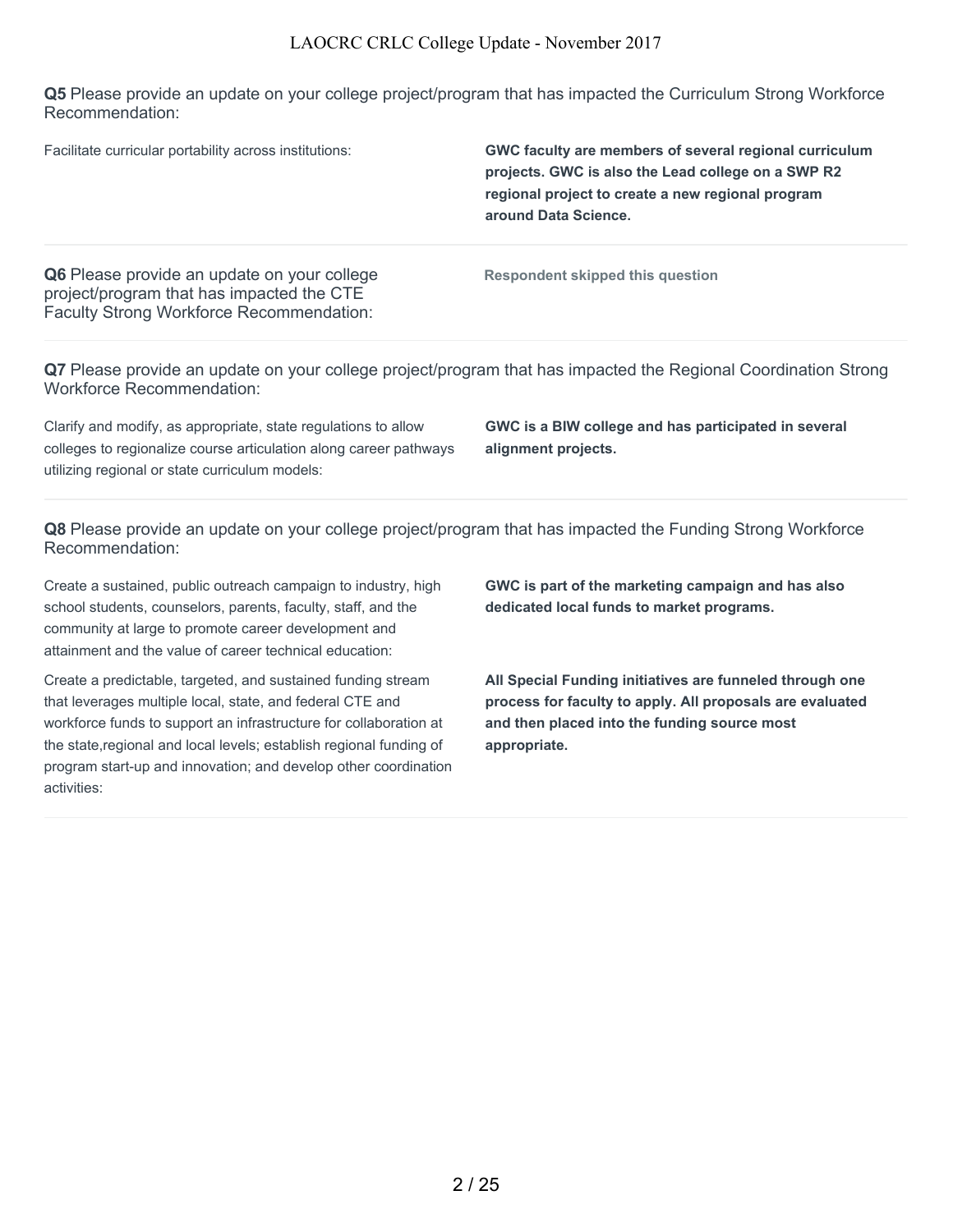

| <b>Collector:</b>     | Web Link 1 (Web Link)                 |
|-----------------------|---------------------------------------|
| Started:              | Tuesday, November 14, 2017 5:43:22 PM |
| <b>Last Modified:</b> | Tuesday, November 14, 2017 6:16:20 PM |
| <b>Time Spent:</b>    | 00:32:58                              |
| <b>IP Address:</b>    | 204.102.215.101                       |
|                       |                                       |

# Page 1: Los Angeles Orange County Regional Consortia College Update

**Q1** Please provide your college contact information below:

| <b>CRLC Member Name:</b>       | <b>Jan Swinton</b>    |
|--------------------------------|-----------------------|
| <b>Community College Name:</b> | <b>Jan Swinton</b>    |
| Address:                       | 1500 No. Verdugo Rd.  |
| Office Number:                 | 818.551.5158          |
| City:                          | Glendale              |
| ZIP Code                       | 91208                 |
| Email Address:                 | jswinton@glendale.edu |
| <b>Contact Number:</b>         | 818.551.5158          |

**Q2** Please provide an update on your college project/program that has impacted the Student Success Strong Workforce Recommendation:

Broaden and enhance career exploration and planning, workbased learning opportunities, and other supports for students:

Improve CTE student progress and outcomes: **Employment in field of study**

**Uniquely Abled Academy for High End Autism Spectrum students**

**Q3** Please provide an update on your college project/program that has impacted the Career Pathway Strong Workforce Recommendation:

Develop and broadly publicize industry-informed career pathways that prepare students for jobs needed within the regional labor market:

**CNC Operator shortage of trained new employees**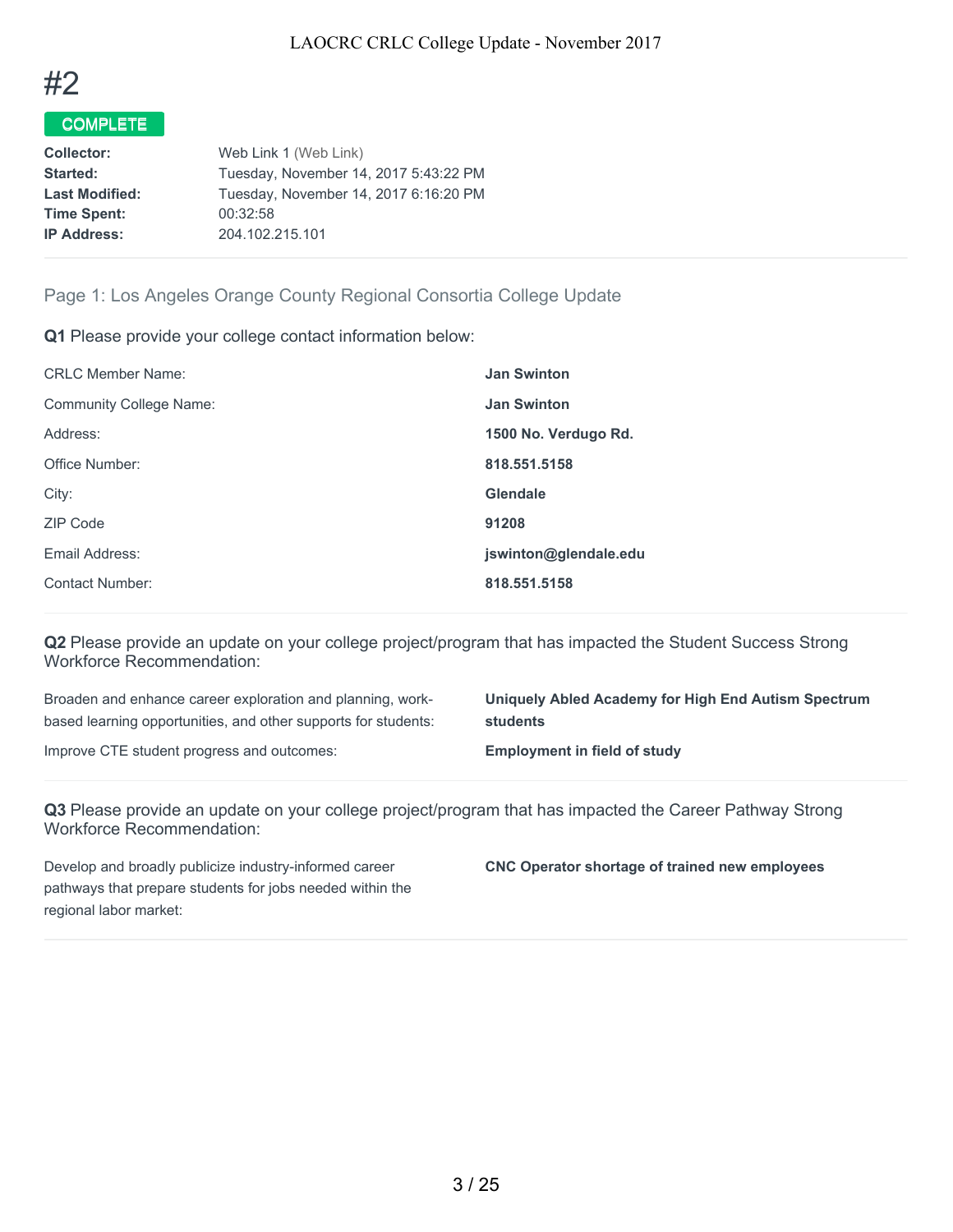**Q4** Please provide an update on your college project/program that has impacted the Workforce Data & Outcomes Strong Workforce Recommendation:

Create common workforce metrics for all state-funded CTE programs and expand the definition of student success to better reflect the wide array of CTE outcomes of community collegestudents:

Establish a student identifier for high school students and those enrolled in postsecondary education and training programs to enable California to track workforce progress and outcomes for students across institutions and programs:

Improve the quality, accessibility, and utility of student outcome and labor market data to support students, educators, colleges, regions, employers, local workforce investment boards, and the state in CTE program development and improvement efforts:

**3rd party certifications meet industry standards**

**Need a common database for K14**

**COE and LAEDC + Workforce Development Boards = needs alignment for educational CTE training**

**Q5** Please provide an update on your college project/program that has impacted the Curriculum Strong Workforce Recommendation:

| Evaluate, revise and resource the local, regional, and statewide<br>CTE curriculum approval process to ensure timely, responsive,<br>and streamlined curriculum approval: | Still not timely enough to meet industry needs                                                     |
|---------------------------------------------------------------------------------------------------------------------------------------------------------------------------|----------------------------------------------------------------------------------------------------|
| Improve program review, evaluation, and revision processes to<br>ensure program relevance to students, business, and industry as<br>reflected in labor market data:       | <b>COE + LAEDC + Workforce Development Boards</b>                                                  |
| Facilitate curricular portability across institutions:                                                                                                                    | <b>Crosstown Engineering Design Manufacturing HUB =</b><br>sharing curriculum and student projects |
| Develop, identify and disseminate effective CTE practices:                                                                                                                | <b>LAOCRC</b> collaborations                                                                       |
| Clarify practices and address issues of course repetition for CTE<br>courses when course contentevolves to meet changes in skill<br>requirement:                          | Some courses need repetition in order to master the<br>skill sets.                                 |

**Q6** Please provide an update on your college project/program that has impacted the CTE Faculty Strong Workforce Recommendation:

| Increase the pool of qualified CTE instructors by addressing CTE<br>faculty recruitment and hiring practices:                                                            | Need better equivalencies for industry people to teach at<br><b>CCs</b>                          |
|--------------------------------------------------------------------------------------------------------------------------------------------------------------------------|--------------------------------------------------------------------------------------------------|
| Consider options for meeting minimum qualifications to better<br>integrate industry professionals who possess significant<br>experience into CTE instructional programs: | Industry experience that matches courses to be taught =<br>real world applications of knowledge. |
| Enhance professional development opportunities for CTE faculty<br>to maintain industry and program relevance:                                                            | Regional partnerships can foster this                                                            |
| Explore solutions to attract industry professionals in high-<br>salaried occupations to become CTE faculty in community<br>colleges:                                     | Focus on recent retirees, or offer night and weekend<br>options to industry professionals.       |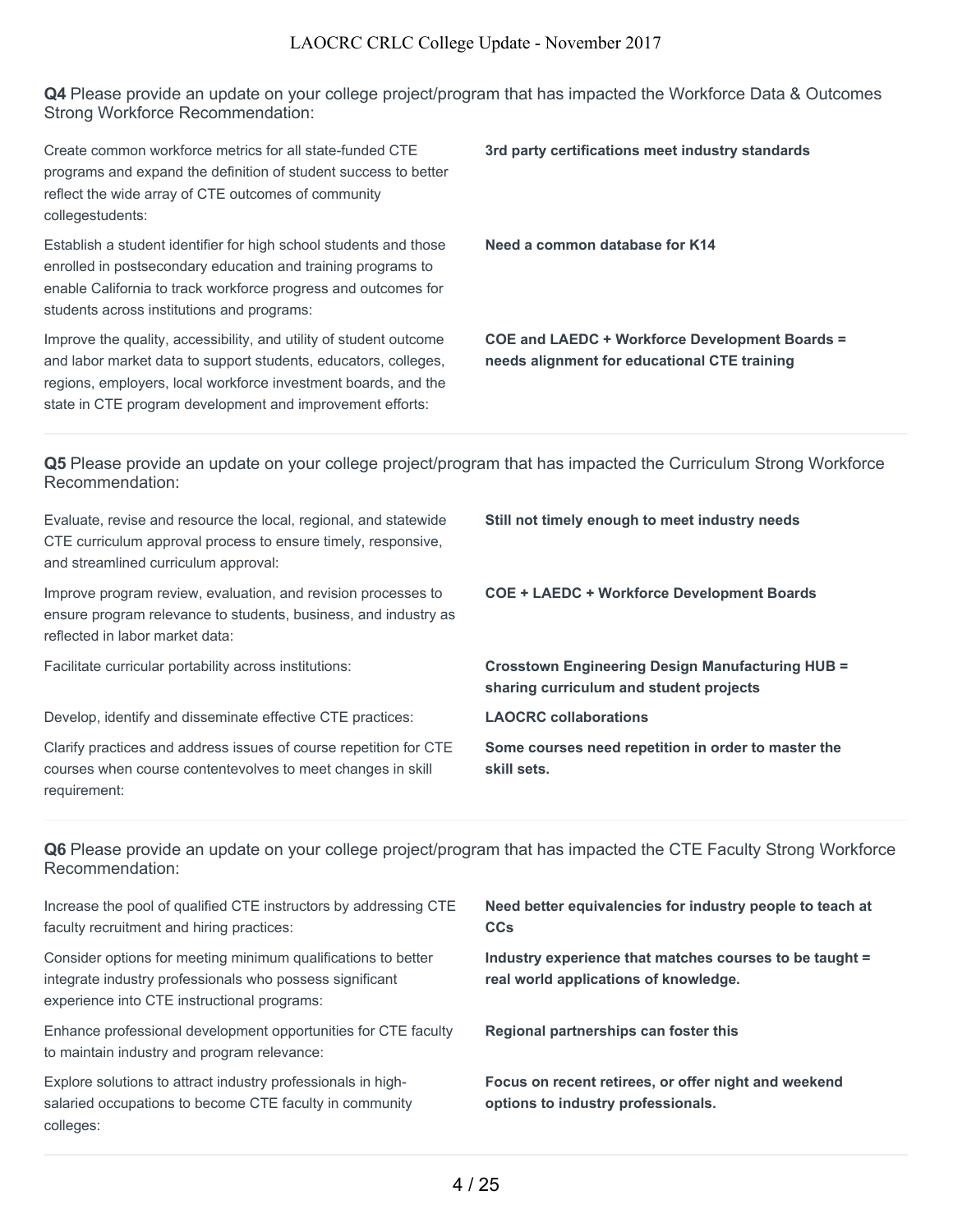**Q7** Please provide an update on your college project/program that has impacted the Regional Coordination Strong Workforce Recommendation:

Strengthen communication, coordination, and decision-making between regional CTE efforts and the colleges to meet regional labor market needs:

Develop robust connections between community colleges, business and industry representatives, labor and other regional workforce development partners to align college programs with regional and industry needs and provide support for CTE programs:

**Career Pathways Coordinators at each CC helps align K14 / K16 career pathways to meet industry standards.**

**Strong regional partnerships including CCs, Workforce Development Boards, non-profits, agencies, Department of Rehabilitation, Regional Centers, Goodwill Industries, LAEDC, Chambers of Commerce, Cities, local employers, etc.**

**Q8** Please provide an update on your college project/program that has impacted the Funding Strong Workforce Recommendation:

Create a sustained, public outreach campaign to industry, high school students, counselors, parents, faculty, staff, and the community at large to promote career development and attainment and the value of career technical education:

Establish a sustained funding source to increase community colleges' capacity to create, adapt, and maintain quality CTE courses and programs that are responsive to regional labor market needs:

Create a predictable, targeted, and sustained funding stream that leverages multiple local, state, and federal CTE and workforce funds to support an infrastructure for collaboration at the state,regional and local levels; establish regional funding of program start-up and innovation; and develop other coordination activities:

Review, analyze, and modify, as needed, laws and regulations related to student fees for disposable and consumable materials and CTE facilities:

**Need a regional approach with all of our CCs to copromote CTE training opportunities for Skills Builders, new students, and employers to address local training needs that lead to a living wage job.**

**Funding helps provide consistent, state-of-the-art training to meet industry needs.**

**Multiple sources of funding can complicate efforts. Fewer streams with more money to enhance CTE is easier to manage and can have the same outcomes in the end.**

**Facilities updates need to be more easily available.**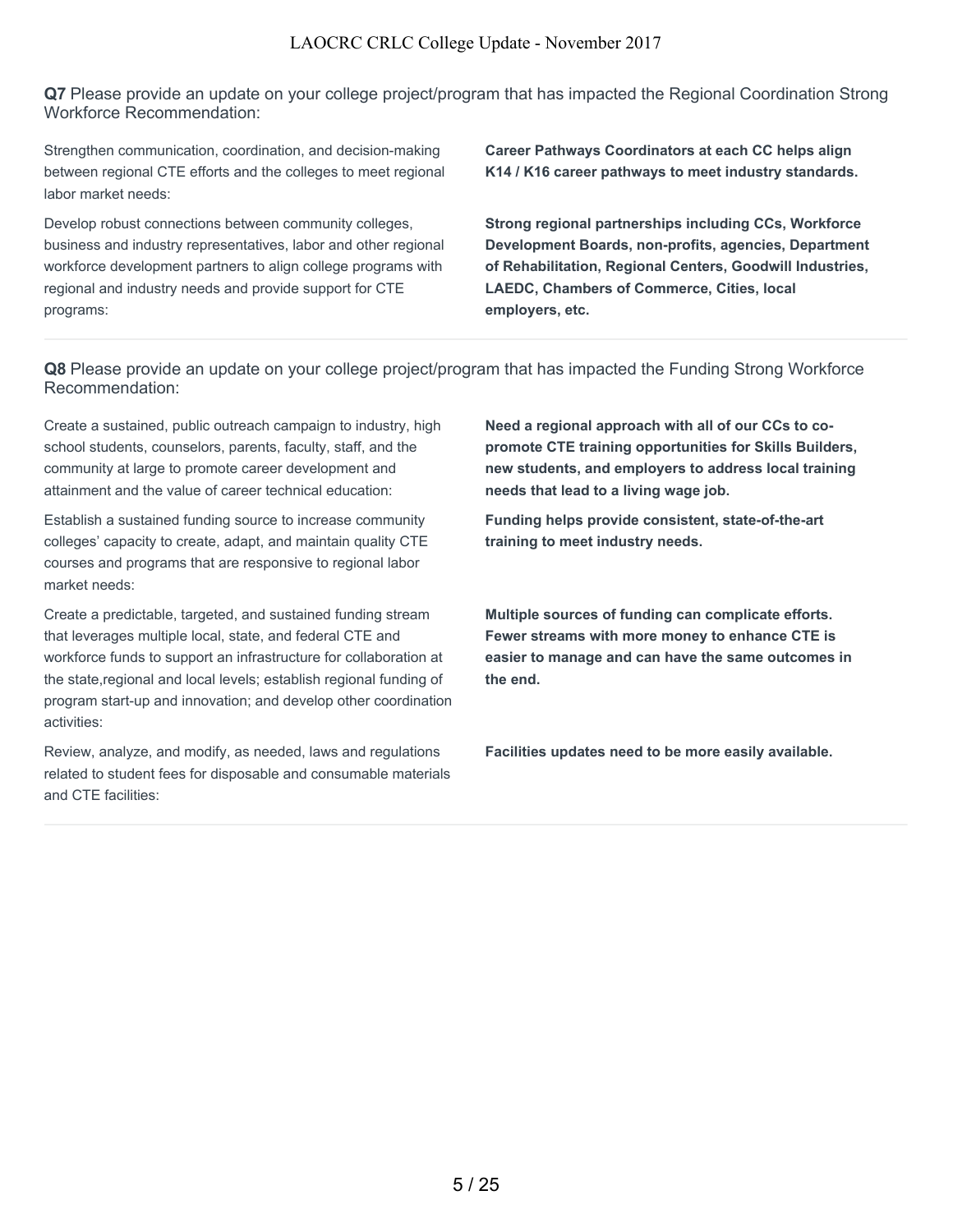

| <b>Collector:</b>     | Web Link 1 (Web Link)                 |
|-----------------------|---------------------------------------|
| Started:              | Tuesday, November 14, 2017 9:35:16 PM |
| <b>Last Modified:</b> | Tuesday, November 14, 2017 9:57:20 PM |
| <b>Time Spent:</b>    | 00:22:03                              |
| <b>IP Address:</b>    | 75.142.58.62                          |
|                       |                                       |

# Page 1: Los Angeles Orange County Regional Consortia College Update

**Q1** Please provide your college contact information below:

| <b>CRLC Member Name:</b>       | <b>Rick Hodge</b>                    |
|--------------------------------|--------------------------------------|
| <b>Community College Name:</b> | <b>Los Angeles Southwest College</b> |
| Address:                       | 1600 West Imperial Highway           |
| Office Number:                 | 323-241-5388                         |
| City:                          | <b>Los Angeles</b>                   |
| ZIP Code                       | 90047                                |
| Email Address:                 | hodgerl@lasc.edu                     |
| Contact Number:                | 323-241-5388                         |

**Q2** Please provide an update on your college project/program that has impacted the Student Success Strong Workforce Recommendation:

Broaden and enhance career exploration and planning, workbased learning opportunities, and other supports for students:

**New Career/Transfer, Pathways & Jobs Center**

Improve CTE student progress and outcomes: **Averaging 184 college and high school students Career Zone Workshops / Career exploration; 531 students participate in Job Fairs with 63 employers twice annually; College Central online job opportunities with 350 employers and 700+ students**

**Q3** Please provide an update on your college project/program that has impacted the Career Pathway Strong Workforce Recommendation:

Develop and broadly publicize industry-informed career pathways that prepare students for jobs needed within the regional labor market:

**7 pathway programs (ICT, Global Trade, Entrepreneurship, Healthcare, Hospitality-Retail-Tourism, Engineering-Energy-Solar, Construction); Ignite Your Career orientations for high school students; CoffeeHouse Information Series to expose students to industry occupations, salaries, job opportunities**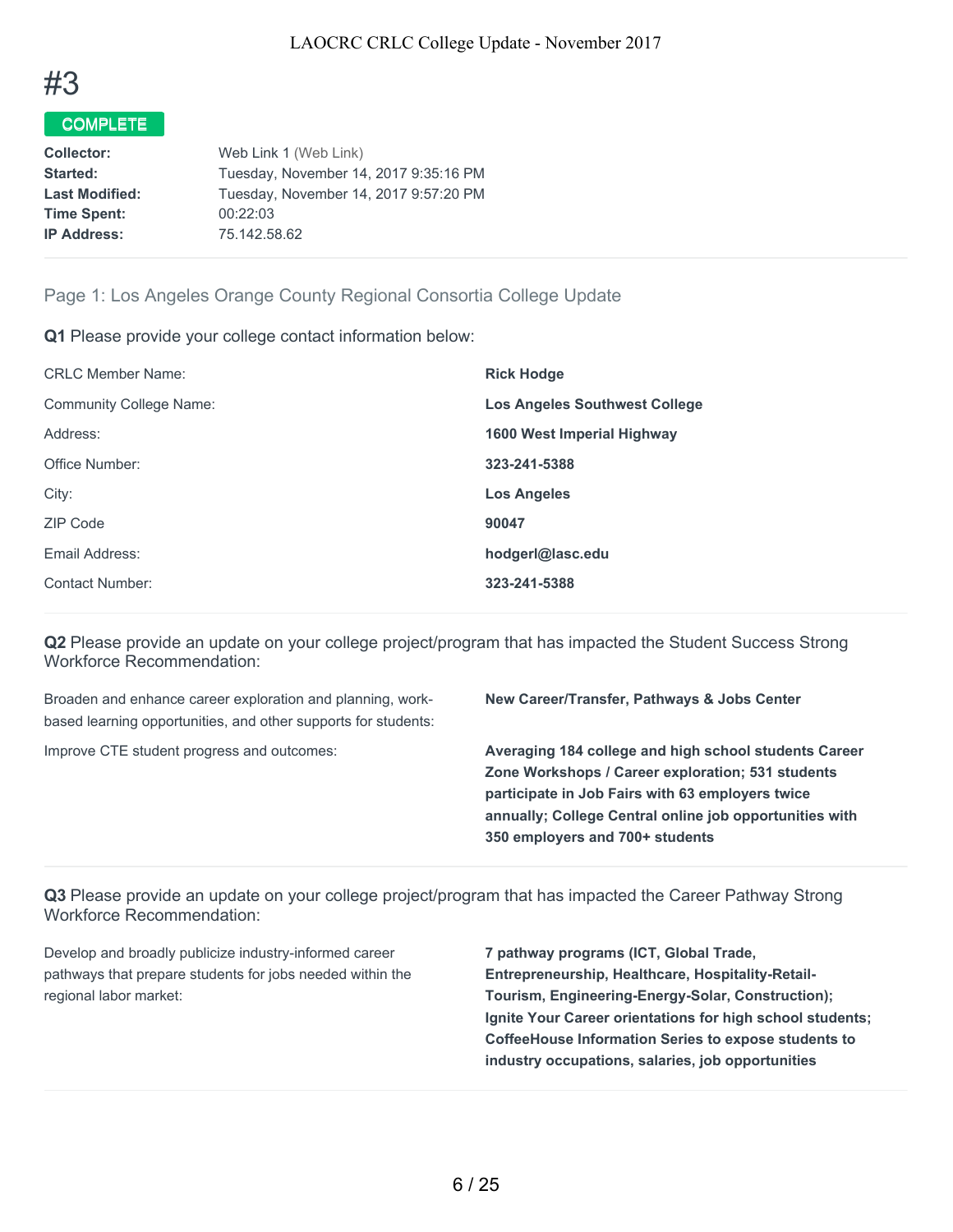| Q4 Please provide an update on your college<br>project/program that has impacted the Workforce Data &<br>Outcomes Strong Workforce Recommendation: | Respondent skipped this question |
|----------------------------------------------------------------------------------------------------------------------------------------------------|----------------------------------|
| Q5 Please provide an update on your college<br>project/program that has impacted the Curriculum Strong<br><b>Workforce Recommendation:</b>         | Respondent skipped this question |
| Q6 Please provide an update on your college<br>project/program that has impacted the CTE<br>Faculty Strong Workforce Recommendation:               | Respondent skipped this question |

**Q7** Please provide an update on your college project/program that has impacted the Regional Coordination Strong Workforce Recommendation:

Strengthen communication, coordination, and decision-making between regional CTE efforts and the colleges to meet regional labor market needs:

Develop robust connections between community colleges, business and industry representatives, labor and other regional workforce development partners to align college programs with regional and industry needs and provide support for CTE programs:

**Q8** Please provide an update on your college project/program that has impacted the Funding Strong Workforce Recommendation:

**Operating 12 college Consortia on Global Trade & Logistics with enrollments in 35 different certificate programs, 28 degree programs, 20 industry credentials, work-based learning opportunities, and faculty /classroom experiences;3,291 enrollments in 35 different certificate programs, 178 completers, and 28 degrees conferred, 20 industry credentials, 40 work-and based learning experiences, and 402 student participation in a CoffeeHouse Series of professional information sessions, and 400 attendance at the culminating GTL Regional Summit**

**Quarterly Regional Advisory with multiple big and small businesses, including Los Angeles Port, Long Beach Port, UPS, Office Depot, Los Angeles Airports, etc.**

**Respondent skipped this question**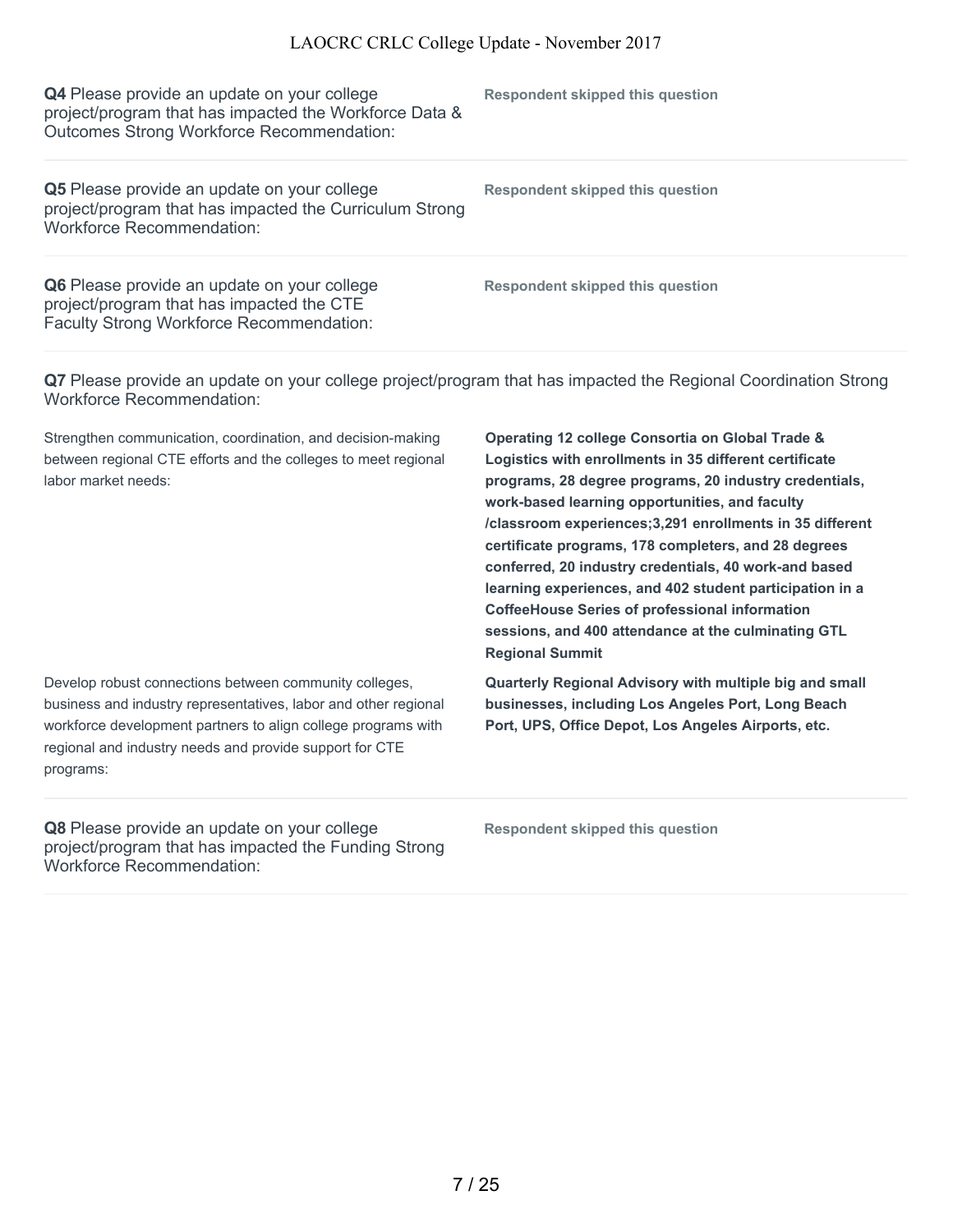

| <b>Collector:</b>     | Web Link 1 (Web Link)                    |
|-----------------------|------------------------------------------|
| Started:              | Wednesday, November 15, 2017 9:49:45 AM  |
| <b>Last Modified:</b> | Wednesday, November 15, 2017 10:04:03 AM |
| <b>Time Spent:</b>    | 00:14:17                                 |
| <b>IP Address:</b>    | 207.233.85.135                           |
|                       |                                          |

## Page 1: Los Angeles Orange County Regional Consortia College Update

**Q1** Please provide your college contact information below:

| <b>Doug Benoit</b>       |
|--------------------------|
| <b>Fullerton College</b> |
| 321 E. Chapman Ave       |
| 310-03                   |
| <b>Fullerton</b>         |
| 92832                    |
| dbenoit@fullcoll.edu     |
| 7149927033               |
|                          |

**Q2** Please provide an update on your college project/program that has impacted the Student Success Strong Workforce Recommendation:

Broaden and enhance career exploration and planning, workbased learning opportunities, and other supports for students:

**Developed and implemented Internship Program.**

Improve CTE student progress and outcomes: **Improved counseling services. Enhanced CTE curriculum.**

**Q3** Please provide an update on your college project/program that has impacted the Career Pathway Strong Workforce Recommendation:

Develop and broadly publicize industry-informed career pathways that prepare students for jobs needed within the regional labor market:

**A recruiter was hired and new CTE brochures are under development,**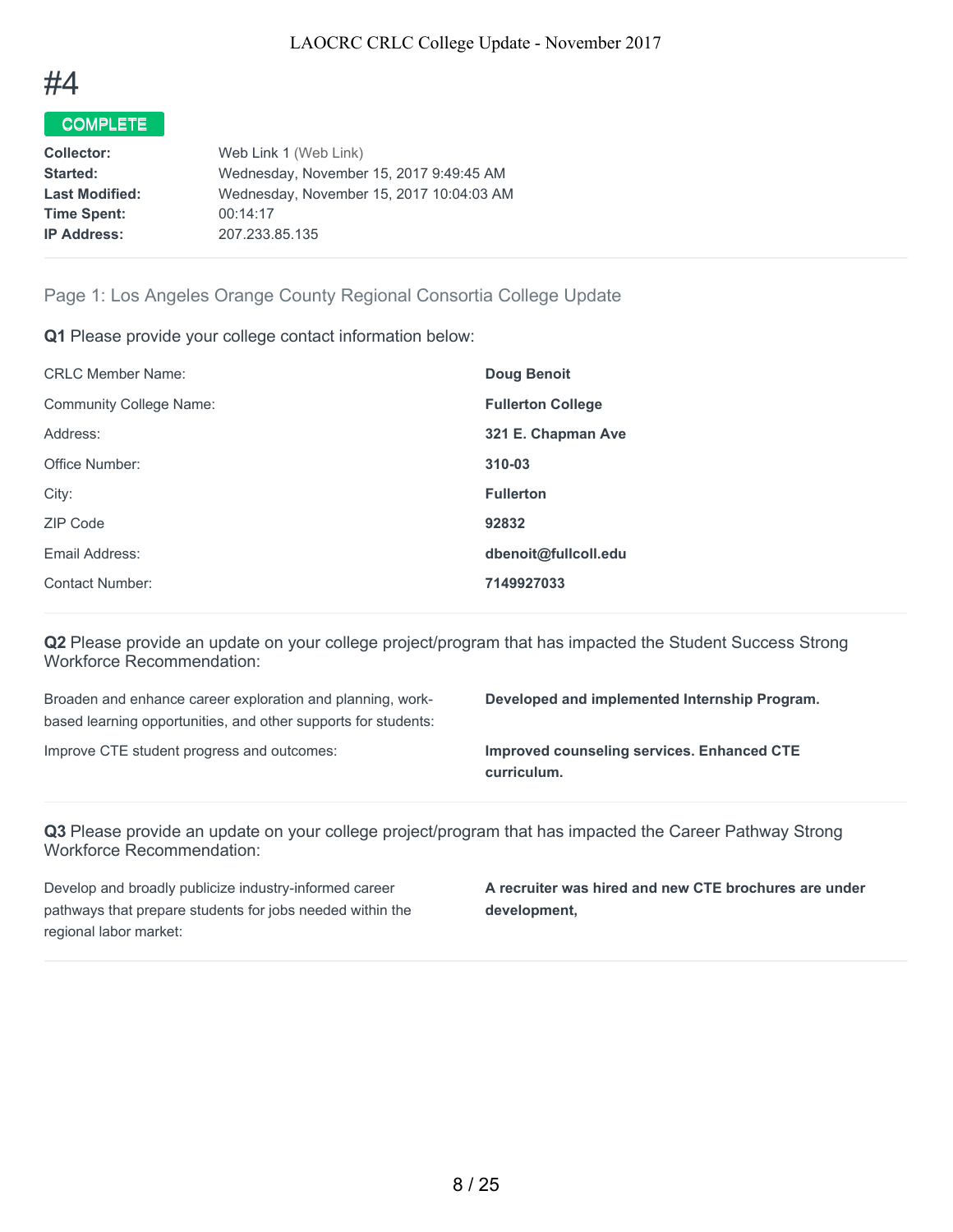**Q4** Please provide an update on your college project/program that has impacted the Workforce Data & Outcomes Strong Workforce Recommendation:

| Create common workforce metrics for all state-funded CTE<br>programs and expand the definition of student success to better<br>reflect the wide array of CTE outcomes of community<br>collegestudents:                                                               | Not yet.                         |
|----------------------------------------------------------------------------------------------------------------------------------------------------------------------------------------------------------------------------------------------------------------------|----------------------------------|
| Establish a student identifier for high school students and those<br>enrolled in postsecondary education and training programs to<br>enable California to track workforce progress and outcomes for<br>students across institutions and programs:                    | Under development.               |
| Improve the quality, accessibility, and utility of student outcome<br>and labor market data to support students, educators, colleges,<br>regions, employers, local workforce investment boards, and the<br>state in CTE program development and improvement efforts: | <b>Implemented EMSI services</b> |

**Q5** Please provide an update on your college project/program that has impacted the Curriculum Strong Workforce Recommendation:

| Evaluate, strengthen, and revise the curriculum development<br>process to ensure alignment from education to employment:                                                  | <b>Curriculum Committee has defined roles and</b><br>responsibilities.          |
|---------------------------------------------------------------------------------------------------------------------------------------------------------------------------|---------------------------------------------------------------------------------|
| Evaluate, revise and resource the local, regional, and statewide<br>CTE curriculum approval process to ensure timely, responsive,<br>and streamlined curriculum approval: | Processes improved by regional consortium (LAOCRC)                              |
| Improve program review, evaluation, and revision processes to<br>ensure program relevance to students, business, and industry as<br>reflected in labor market data:       | Program review process has not been updated.                                    |
| Facilitate curricular portability across institutions:                                                                                                                    | Under development with regional consortium with BIW<br>and CIS models in place. |
| Develop, identify and disseminate effective CTE practices:                                                                                                                | Not yet.                                                                        |
| Clarify practices and address issues of course repetition for CTE<br>courses when course contentevolves to meet changes in skill<br>requirement:                          | Current practice is dean signs registration waiver.                             |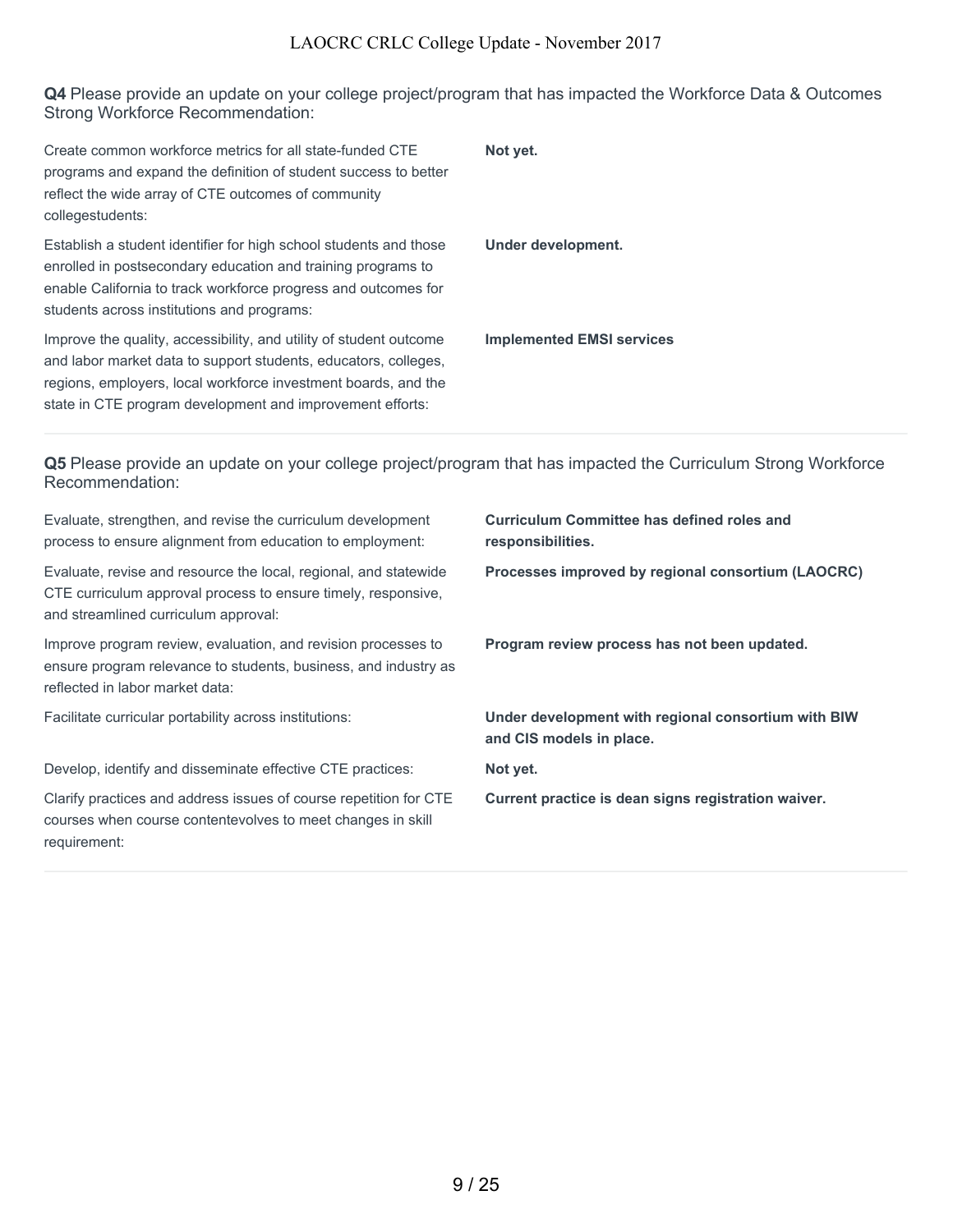**Q6** Please provide an update on your college project/program that has impacted the CTE Faculty Strong Workforce Recommendation:

| Increase the pool of qualified CTE instructors by addressing CTE<br>faculty recruitment and hiring practices:                                                            | Remains a challenge.                                |
|--------------------------------------------------------------------------------------------------------------------------------------------------------------------------|-----------------------------------------------------|
| Consider options for meeting minimum qualifications to better<br>integrate industry professionals who possess significant<br>experience into CTE instructional programs: | Remains a challenge.                                |
| Enhance professional development opportunities for CTE faculty<br>to maintain industry and program relevance:                                                            | Additional funds provided for CTE faculty training. |
| Explore solutions to attract industry professionals in high-<br>salaried occupations to become CTE faculty in community<br>colleges:                                     | Remains a challenge.                                |

**Q7** Please provide an update on your college project/program that has impacted the Regional Coordination Strong Workforce Recommendation:

| Strengthen communication, coordination, and decision-making<br>between regional CTE efforts and the colleges to meet regional<br>labor market needs:                                                                                                               | Improving, but challenges remain. |
|--------------------------------------------------------------------------------------------------------------------------------------------------------------------------------------------------------------------------------------------------------------------|-----------------------------------|
| Clarify and modify, as appropriate, state regulations to allow<br>colleges to regionalize course articulation along career pathways<br>utilizing regional or state curriculum models:                                                                              | Remains a challenge.              |
| Develop regional leadership and operational partnerships among<br>community college, industry, labor, and other workforce and<br>economic development entities to improve the delivery of all CTE<br>efforts:                                                      | Improving, but challenges remain. |
| Develop robust connections between community colleges,<br>business and industry representatives, labor and other regional<br>workforce development partners to align college programs with<br>regional and industry needs and provide support for CTE<br>programs: | Improving, but challenges remain. |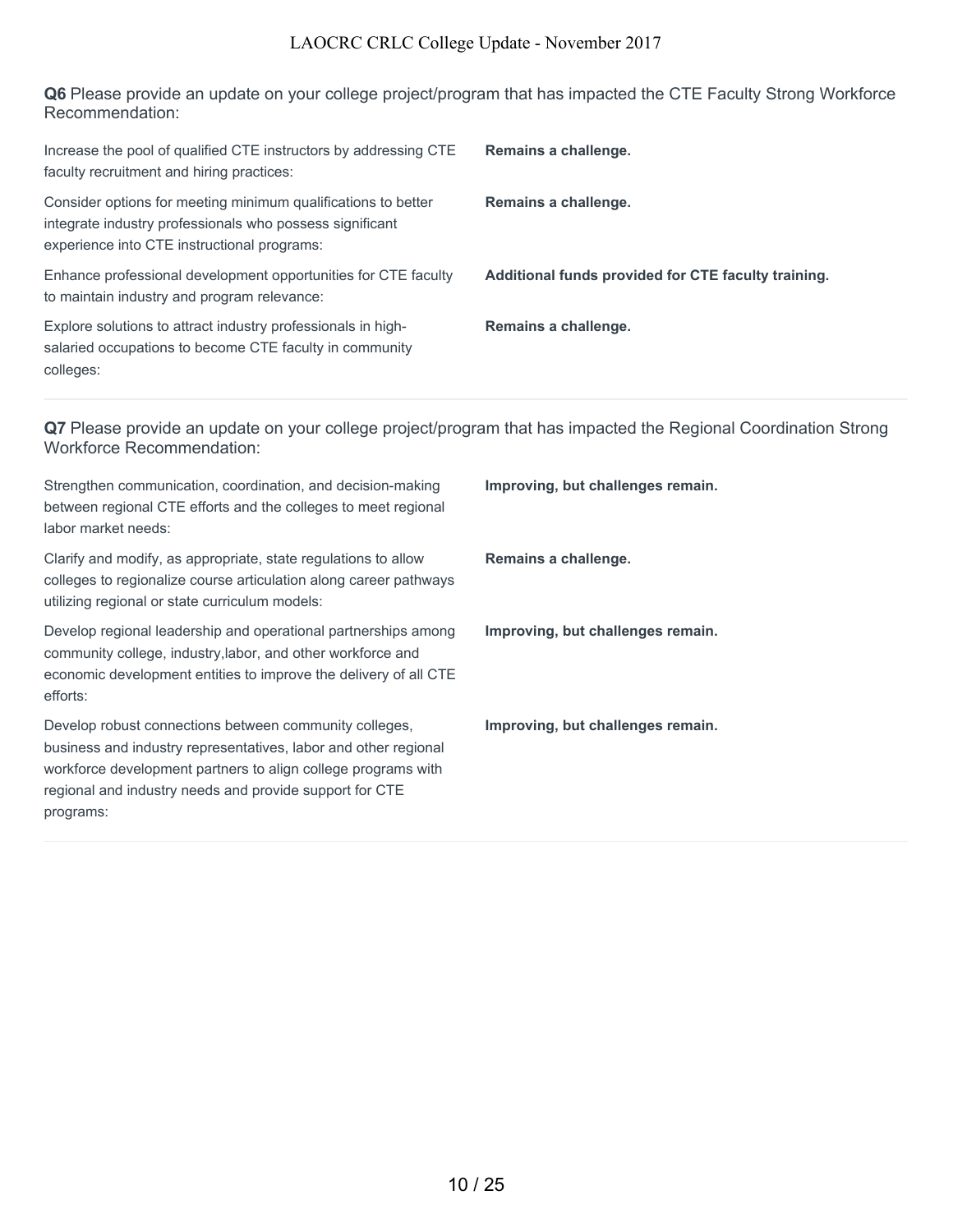**Q8** Please provide an update on your college project/program that has impacted the Funding Strong Workforce Recommendation:

| Create a sustained, public outreach campaign to industry, high<br>school students, counselors, parents, faculty, staff, and the<br>community at large to promote career development and<br>attainment and the value of career technical education:                                                                                                      | Under development.                |
|---------------------------------------------------------------------------------------------------------------------------------------------------------------------------------------------------------------------------------------------------------------------------------------------------------------------------------------------------------|-----------------------------------|
| Establish a sustained funding source to increase community<br>colleges' capacity to create, adapt, and maintain quality CTE<br>courses and programs that are responsive to regional labor<br>market needs:                                                                                                                                              | Improving, but challenges remain. |
| Create a predictable, targeted, and sustained funding stream<br>that leverages multiple local, state, and federal CTE and<br>workforce funds to support an infrastructure for collaboration at<br>the state, regional and local levels; establish regional funding of<br>program start-up and innovation; and develop other coordination<br>activities: | Improving, but challenges remain. |
| Review, analyze, and modify, as needed, laws and regulations<br>related to student fees for disposable and consumable materials<br>and CTE facilities:                                                                                                                                                                                                  | Improving, but challenges remain. |
| Create incentives and streamline processes to maximize public<br>and private investment in support of CTE programs:                                                                                                                                                                                                                                     | Remains a challenge.              |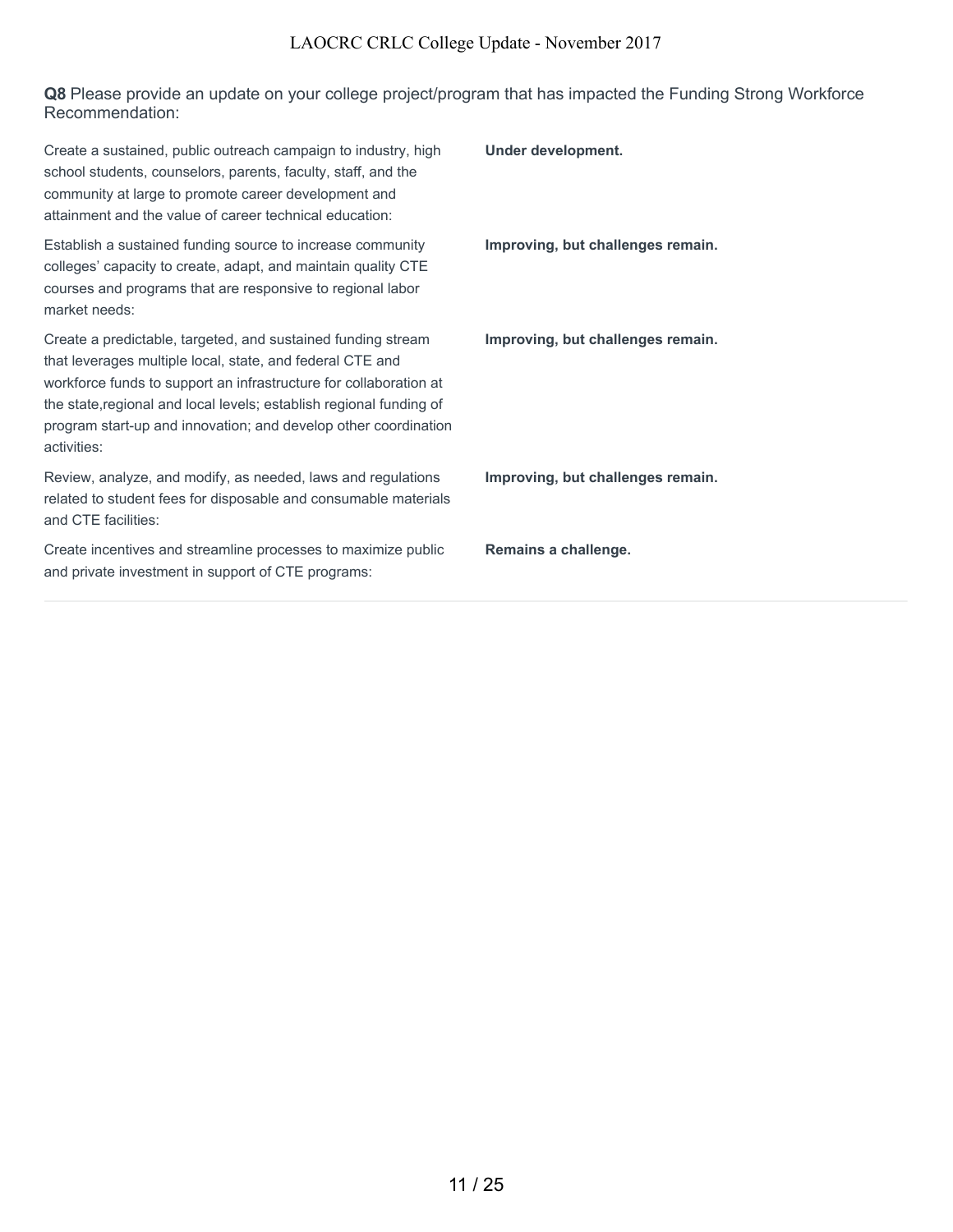

| <b>Collector:</b>     | Web Link 1 (Web Link)                    |
|-----------------------|------------------------------------------|
| Started:              | Wednesday, November 15, 2017 9:20:20 AM  |
| <b>Last Modified:</b> | Wednesday, November 15, 2017 10:23:00 AM |
| <b>Time Spent:</b>    | 01:02:39                                 |
| <b>IP Address:</b>    | 204.102.252.51                           |
|                       |                                          |

# Page 1: Los Angeles Orange County Regional Consortia College Update

**Q1** Please provide your college contact information below:

| <b>Mercy Yanez</b>              |
|---------------------------------|
| <b>East Los Angeles College</b> |
| 1301 Cesar Chavez Avenue        |
| G1-204                          |
| <b>Monterey Park</b>            |
| 91754                           |
| yanezm@elac.edu                 |
| $(323)$ 265-4182                |
|                                 |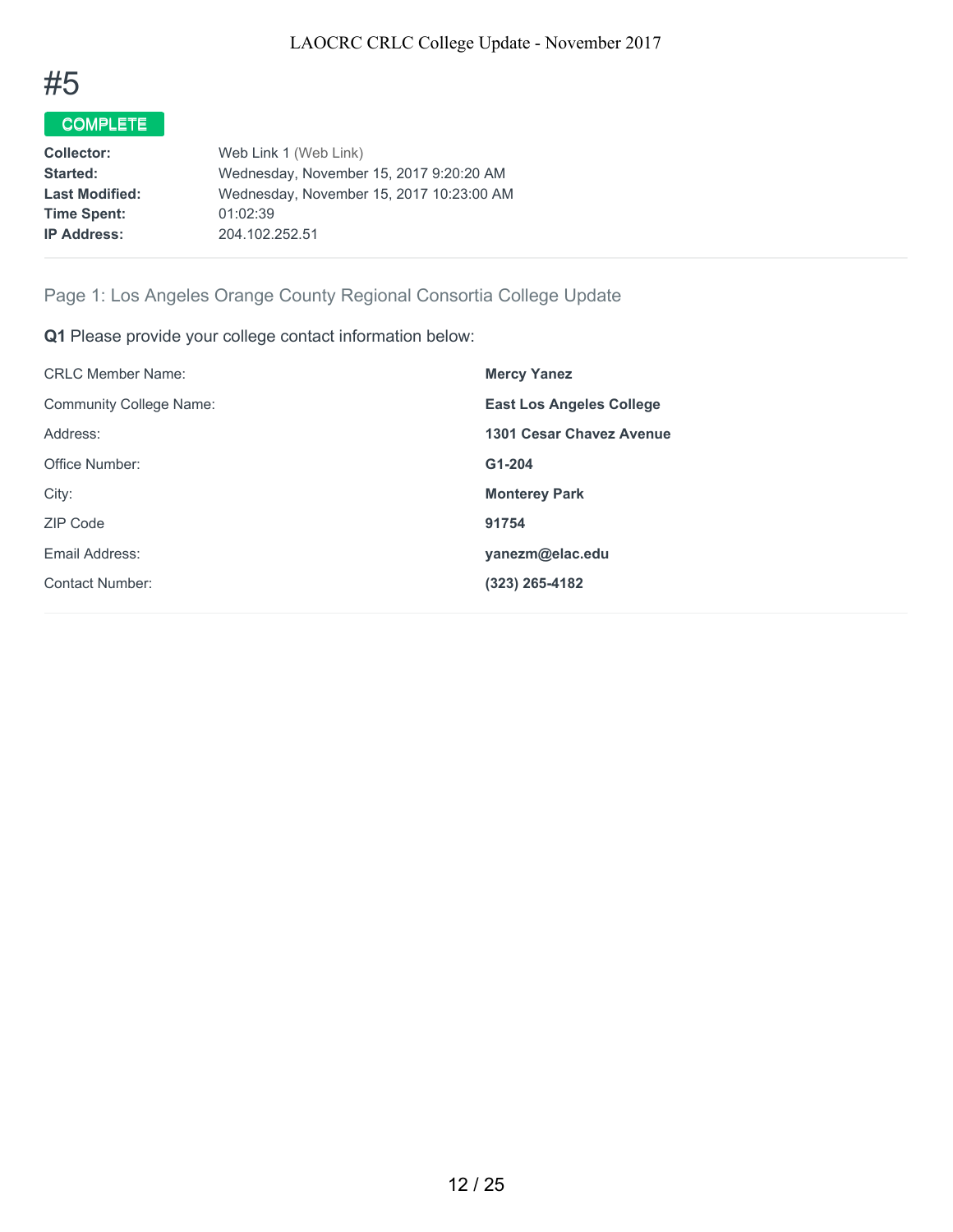**Q2** Please provide an update on your college project/program that has impacted the Student Success Strong Workforce Recommendation:

Broaden and enhance career exploration and planning, workbased learning opportunities, and other supports for students: **There are several projects that have increased student success that align with the Strong Workforce recommendation to enhance career exploration and planning, work-based learning opportunities and other supports for students throughout our K-12 partnerships and current student programming such as, career exploration activities and courses at middles and high schools throughout the year and summer. The creation and expansion of career corners at feeder middle schools and high schools. The promotion and expansion of declare by 15 campaign by offering one and three unit courses dedicated to career exploration and declaration of major. The campus has also worked to align work-based learning and internship opportunities through the Career and Workforce Development Center.**

Improve CTE student progress and outcomes: **Helping students align their interests with practical experience helps them early on to identify if they are in the correct pathway and strengthen retention in the program. There has been a more intentional focus on connecting CTE students with instructional resources to support their completion.**

**Q3** Please provide an update on your college project/program that has impacted the Career Pathway Strong Workforce Recommendation:

Develop and broadly publicize industry-informed career pathways that prepare students for jobs needed within the regional labor market:

**Through collaboration with SSSP mandates we have hired on student success advocates within disciplines and CTE departments who have hosted open houses, industry driven workshops and day long symposiums as well as industry site visits and association conference attendance. This is how we build industry awareness. For example this coming Friday we are hosting a Global Trade & Logistics Symposium to engage students understanding of the occupations and careers that are associated with the discipline.**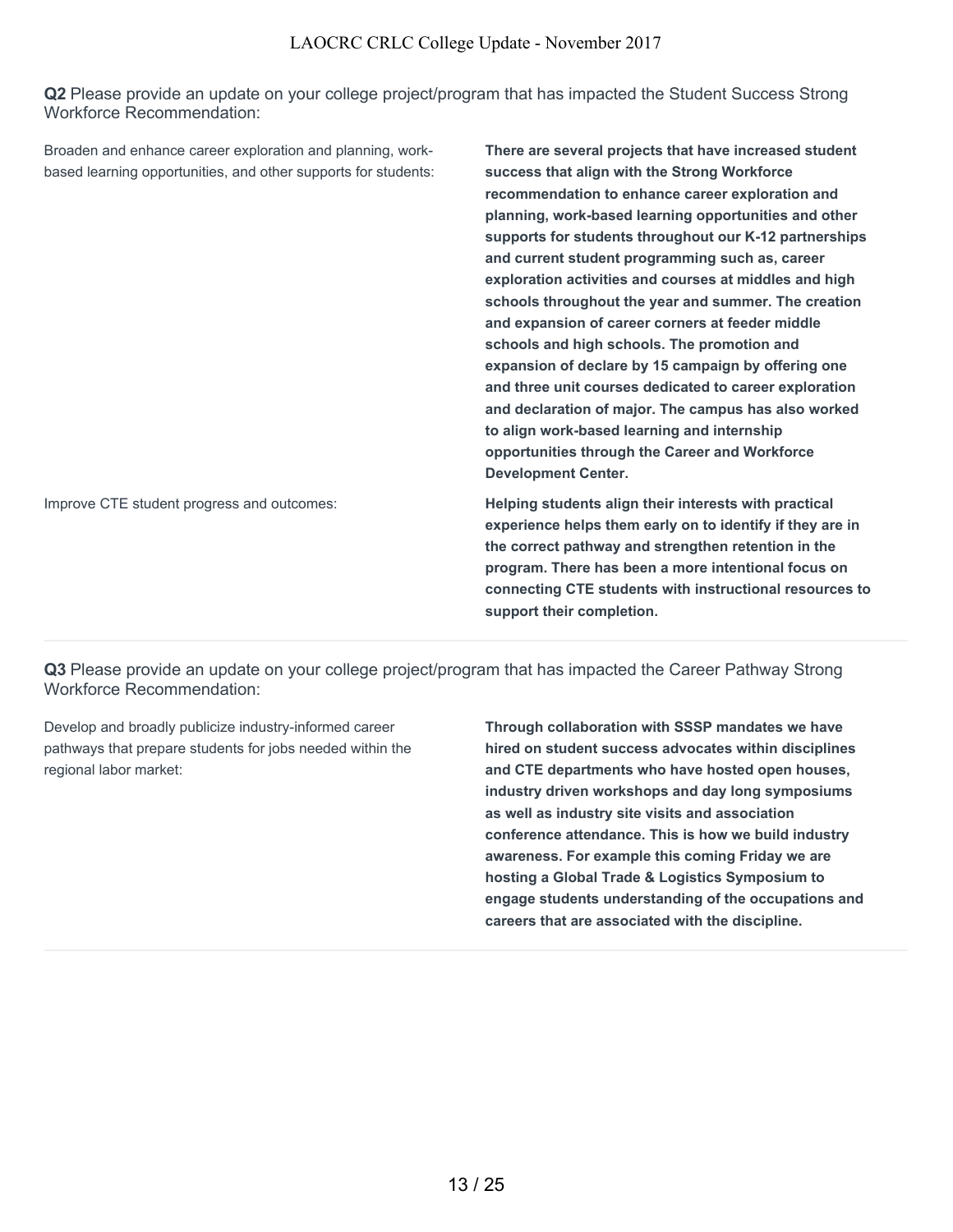**Q4** Please provide an update on your college project/program that has impacted the Workforce Data & Outcomes Strong Workforce Recommendation:

Create common workforce metrics for all state-funded CTE programs and expand the definition of student success to better reflect the wide array of CTE outcomes of community collegestudents:

Establish a student identifier for high school students and those enrolled in postsecondary education and training programs to enable California to track workforce progress and outcomes for students across institutions and programs:

Improve the quality, accessibility, and utility of student outcome and labor market data to support students, educators, colleges, regions, employers, local workforce investment boards, and the state in CTE program development and improvement efforts:

**Strong Workforce leads participated in the integrated plan process to ensure that the needs of CTE students were addressed as part of a college-wide strategy.**

**Working with high school partners and districts to ensure that student data is entered into the CALPASS system and verifying with high school partners within pathways.**

**This year we purchased Career Coach for our students to explore career, majors and regional labor market information to be better informed about job trends in the region.**

**Q5** Please provide an update on your college project/program that has impacted the Curriculum Strong Workforce Recommendation:

Evaluate, strengthen, and revise the curriculum development process to ensure alignment from education to employment:

Evaluate, revise and resource the local, regional, and statewide CTE curriculum approval process to ensure timely, responsive, and streamlined curriculum approval:

Improve program review, evaluation, and revision processes to ensure program relevance to students, business, and industry as reflected in labor market data:

Clarify practices and address issues of course repetition for CTE courses when course contentevolves to meet changes in skill requirement:

**We have been working with CTE Chairs to create new curriculum in both credit and noncredit as well as going through program viability to enhance current programs of study.**

**We have been working through our local curriculum committee, district policy and regional structure to help streamline the process.**

**We have access to EMSI labor market service area data that will be shared with the CTE Chairs to work with their industry advisories to develop new curriculum and update current curriculum that aligns with business and industry.**

Facilitate curricular portability across institutions: **Curriculum written by CTE chairs and faculty is portable across the LACCD colleges.**

Develop, identify and disseminate effective CTE practices: **The CTE Deans across the LACCD colleges collaborate and share best practices during our monthly district meetings.**

> **We are trying to identify the process to articulate credit and noncredit courses both on and off campuses to address these issues.**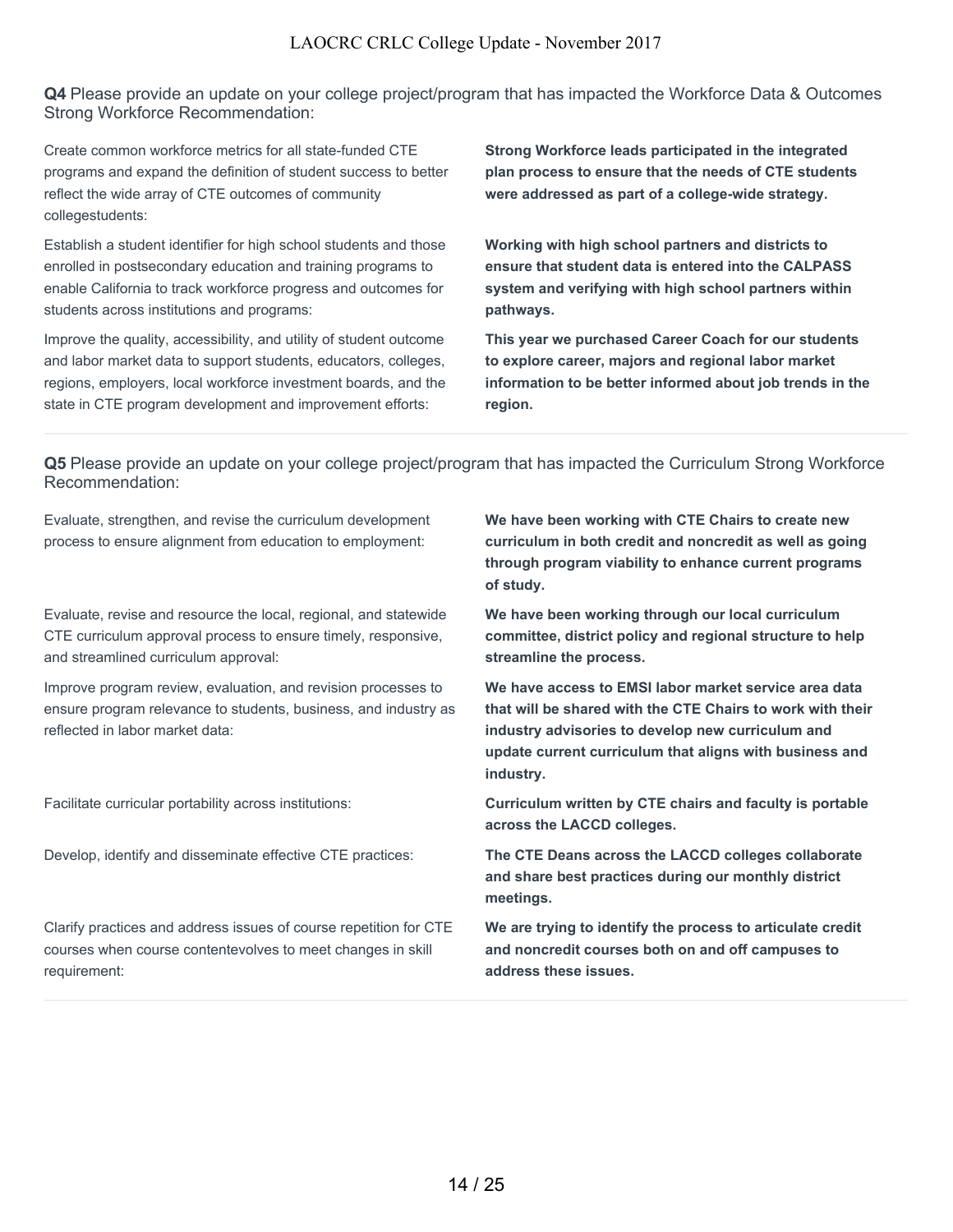**Q6** Please provide an update on your college project/program that has impacted the CTE Faculty Strong Workforce Recommendation:

Increase the pool of qualified CTE instructors by addressing CTE faculty recruitment and hiring practices:

Consider options for meeting minimum qualifications to better integrate industry professionals who possess significant experience into CTE instructional programs:

Enhance professional development opportunities for CTE faculty to maintain industry and program relevance:

Explore solutions to attract industry professionals in highsalaried occupations to become CTE faculty in community colleges:

**Hiring prioritization committees and once approved Chairs widely disseminate to industry partners and advisory.**

**We work within the requirements of minimum qualifications and District Equivalency Committee.**

**We provide CTE professional development through grants and our New Faculty Institute and support faculty within the disciplines.**

**We advertise a the largest community college district in the State of California and the CTE Deans present at state and national conference attracting professionals to work with us.**

**Q7** Please provide an update on your college project/program that has impacted the Regional Coordination Strong Workforce Recommendation:

Strengthen communication, coordination, and decision-making between regional CTE efforts and the colleges to meet regional labor market needs:

Clarify and modify, as appropriate, state regulations to allow colleges to regionalize course articulation along career pathways utilizing regional or state curriculum models:

Develop regional leadership and operational partnerships among community college, industry,labor, and other workforce and economic development entities to improve the delivery of all CTE efforts:

Develop robust connections between community colleges, business and industry representatives, labor and other regional workforce development partners to align college programs with regional and industry needs and provide support for CTE programs:

**We serve on regional, state and national organizations both as Deans, Chairs and faculty widely strengthening our communication and coordination base.**

**We with Academic Senate and other stakeholders to ensure curriculum alignment and course articulation is occurring across all sectors.**

**We advocate and partner with all stakeholders along the student and college educational continuum to ensure their completion from cradle to college.**

**We work collaboratively with our advisory and industry partners to ensure the alignment and business needs are being met.**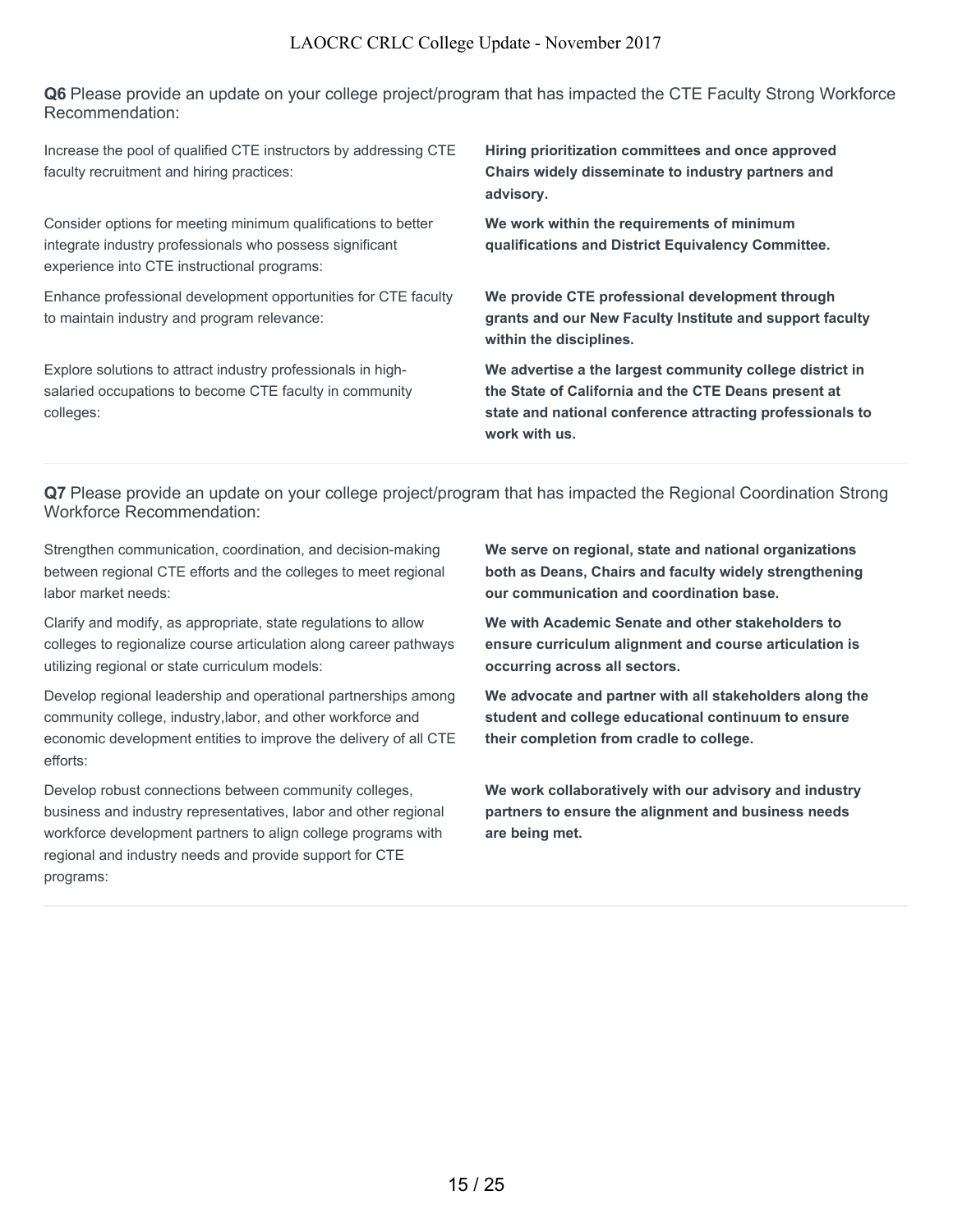**Q8** Please provide an update on your college project/program that has impacted the Funding Strong Workforce Recommendation:

Create a sustained, public outreach campaign to industry, high school students, counselors, parents, faculty, staff, and the community at large to promote career development and attainment and the value of career technical education:

Establish a sustained funding source to increase community colleges' capacity to create, adapt, and maintain quality CTE courses and programs that are responsive to regional labor market needs:

Create a predictable, targeted, and sustained funding stream that leverages multiple local, state, and federal CTE and workforce funds to support an infrastructure for collaboration at the state,regional and local levels; establish regional funding of program start-up and innovation; and develop other coordination activities:

Review, analyze, and modify, as needed, laws and regulations related to student fees for disposable and consumable materials and CTE facilities:

Create incentives and streamline processes to maximize public and private investment in support of CTE programs:

**We work with our Student Services partners to ensure that CTE programs are part of our outreach and recruitment efforts.**

**We work collaboratively to integrate our plans across the campus and leverage resources.**

**We work through our shared governance and planning structure to ensure fiscal and sustainable programming.**

**We ensure we follow funding regulations and assess through our program review and assessment processes.**

**We work with our College Foundation to maximize public and private investment to our college.**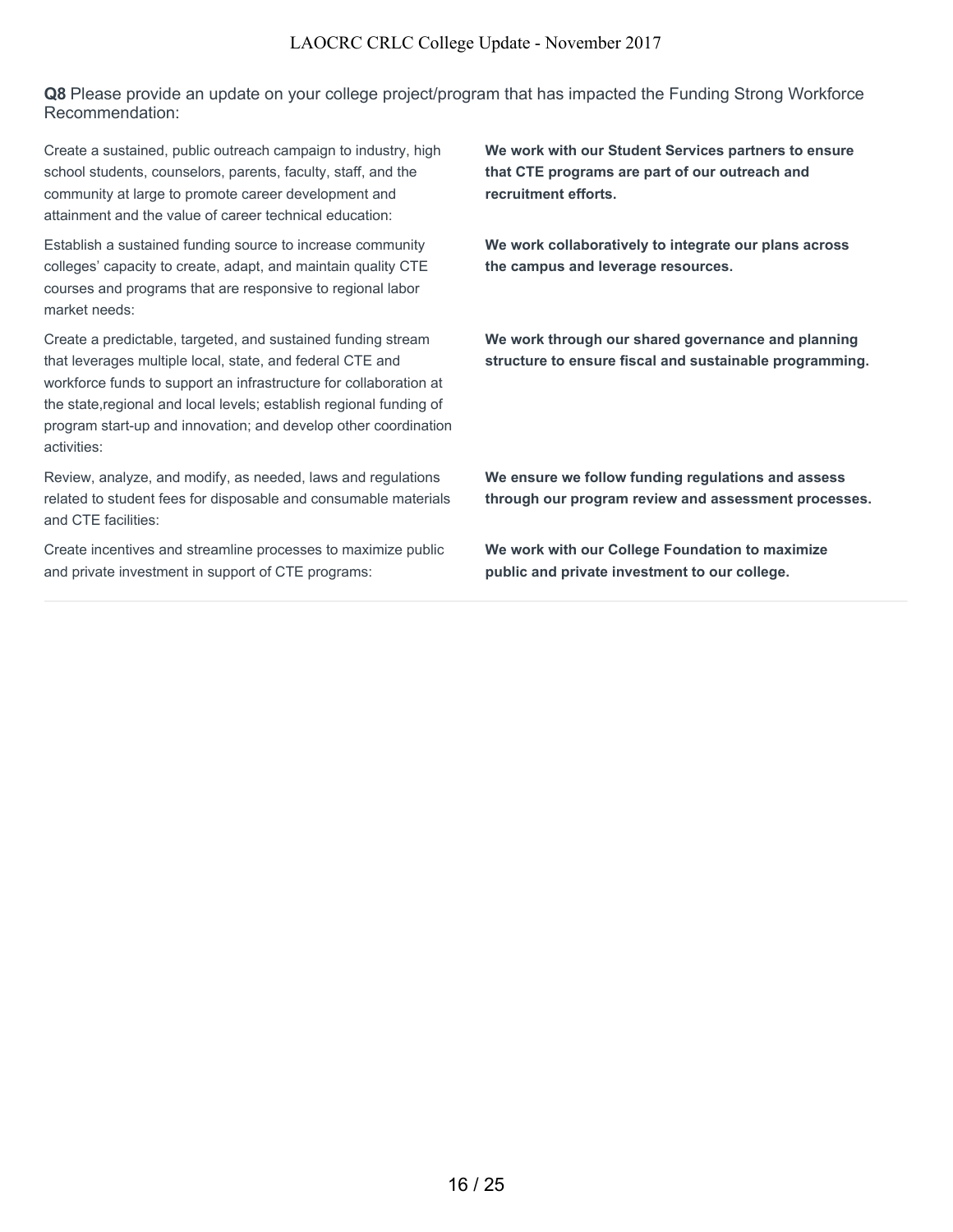

| Web Link 1 (Web Link)                    |
|------------------------------------------|
| Wednesday, November 15, 2017 10:39:35 AM |
| Wednesday, November 15, 2017 10:55:21 AM |
| 00:15:46                                 |
| 198.188.135.202                          |
|                                          |

## Page 1: Los Angeles Orange County Regional Consortia College Update

**Q1** Please provide your college contact information below:

| <b>Adriene "Alex" Davis</b>     |
|---------------------------------|
| <b>Los Angeles City College</b> |
| 855 N. Vermont Avenue           |
| <b>AD208A</b>                   |
| <b>Los Angeles</b>              |
| 90029                           |
| davisaa@lacitycollege.edu       |
| 323-377-8549                    |
|                                 |

**Q2** Please provide an update on your college project/program that has impacted the Student Success Strong Workforce Recommendation:

Broaden and enhance career exploration and planning, workbased learning opportunities, and other supports for students: **Los Angeles City College is lead on the Regional CTE Internships & Jobs Academy (CIJA), which is a workbased learning project expands students' learning experiences beyond the four walls of the classroom. The infrastructure for CIJA is in the development phase that involves industry partners participation with securing employer partners, developing internship and job pools at the employer level. These partnerships include LAEDC, Goodwill Southern California, Biz Fed, LA Area Chamber of Commerce, Bixel Exchange, and the San Gabriel Valley EDC. However, more partners are being vetted.**

Improve CTE student progress and outcomes: **A work-based learning tool-kit will be implemented to CIJA to standard processes for which activities will be implemented across the community colleges for students in the region. These activities are designed to get student acclimated to related occupations in industries for which they have declared majors. Trainthe-trainer convenings for implementing the work-based learning tool-kit will begin in late January 2018.**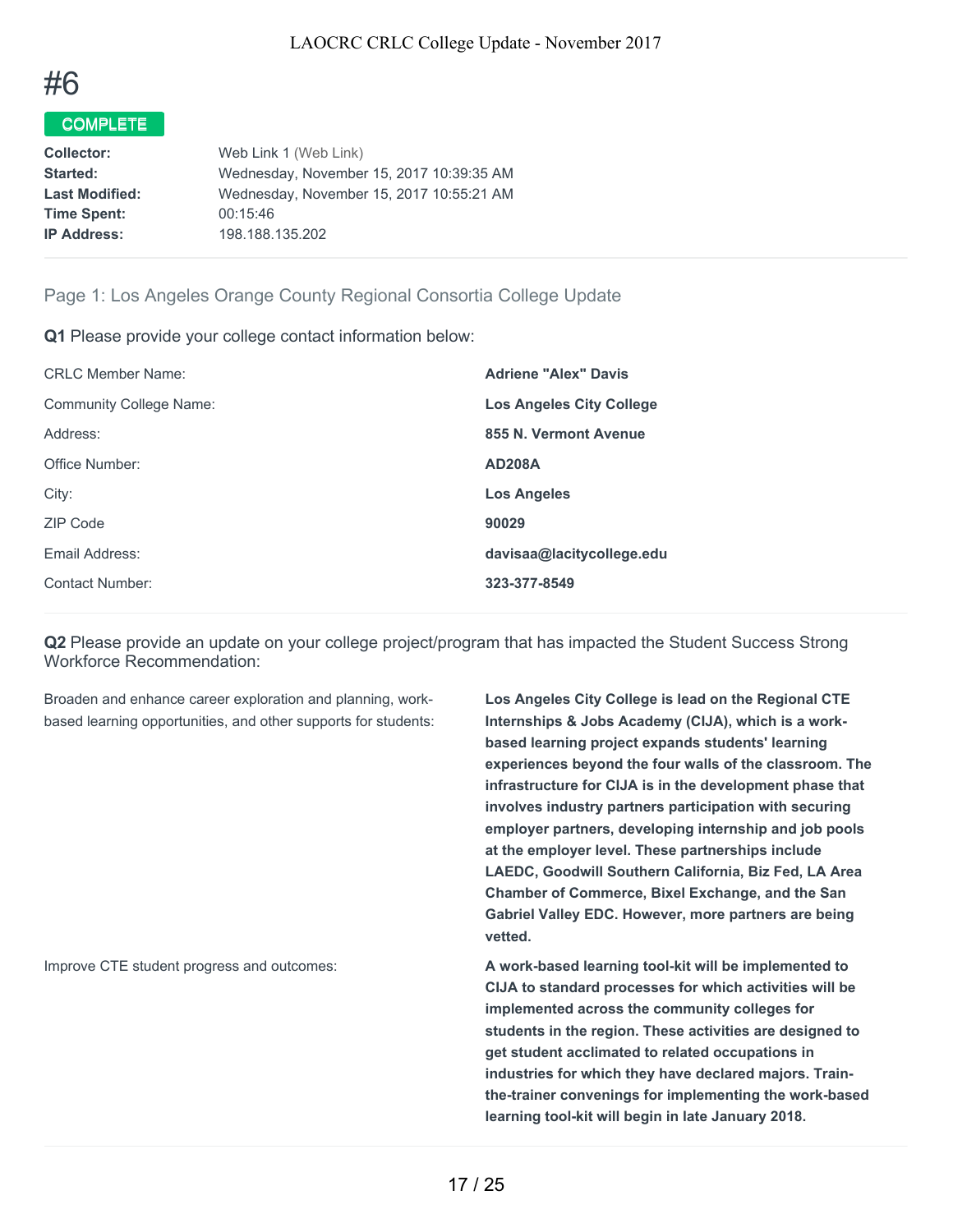**Q3** Please provide an update on your college project/program that has impacted the Career Pathway Strong Workforce Recommendation:

Develop and broadly publicize industry-informed career pathways that prepare students for jobs needed within the regional labor market:

**LACC has developed the following relevant programs with industry partners and employers to remain responsive to workforce demands: Animation (1030.00/24 units) – The Animation Certificate of Achievement is a comprehensive study of 2D and 3D animation techniques. Upon completion of the program, students will be able to develop original and effective animation projects using industry-standard tools and methodologies. Certified Dietary Manager (1301.00/31 units) – Certified Dietary Managers (CDM) are nationally recognized experts at managing dietary operations. Many work in healthcare—nursing facilities, rehab centers, senior living communities, or hospitals. Some work in correctional facilities, schools, and the military. Others work for corporations. Certified Dietary Managers are trained and qualified to manage menus, food purchasing, and food preparation; and to apply nutrition principles, document nutrition information, ensure food safety, and manage work teams. Children w/Special Needs (1305.20/18 units) – This Certificate of Achievement qualifies students for an entry level teacher or assistant position in a program with children who have special needs. Students gain skills in accommodating and adapting the physical environment and developing instructional strategies and curriculum to meet the needs of differently-abled children and their families. This Certificate will greatly improve the preparation for teachers working with children with special needs, and thus increase job placements. Digital Prosthetic Dentistry (1240.30/12 units) – The Digital Prosthodontic Dentistry course includes analyzing, planning, digital acquisition, designing, processing, finishing and evaluating complex fixed and removable prosthodontic cases including dental implants. Digital Imaging & Visual Communications – This program will prepare students for occupations such as audio-visual and multimedia collections specialists, art directors, graphic designers, multimedia artists and animators, and fine artists, including painters, sculptors, and illustrators. Engineering Technician Certificate – Students completing the Engineering Technology Certificate Program will learn the physical principles related to electromechanical devices and associated microcontroller based control electronics. Students will learn how to design, prototype, program and test such systems using techniques common in industry. Students completing the certificate will be prepared to work as Engineering Technicians and will gain college**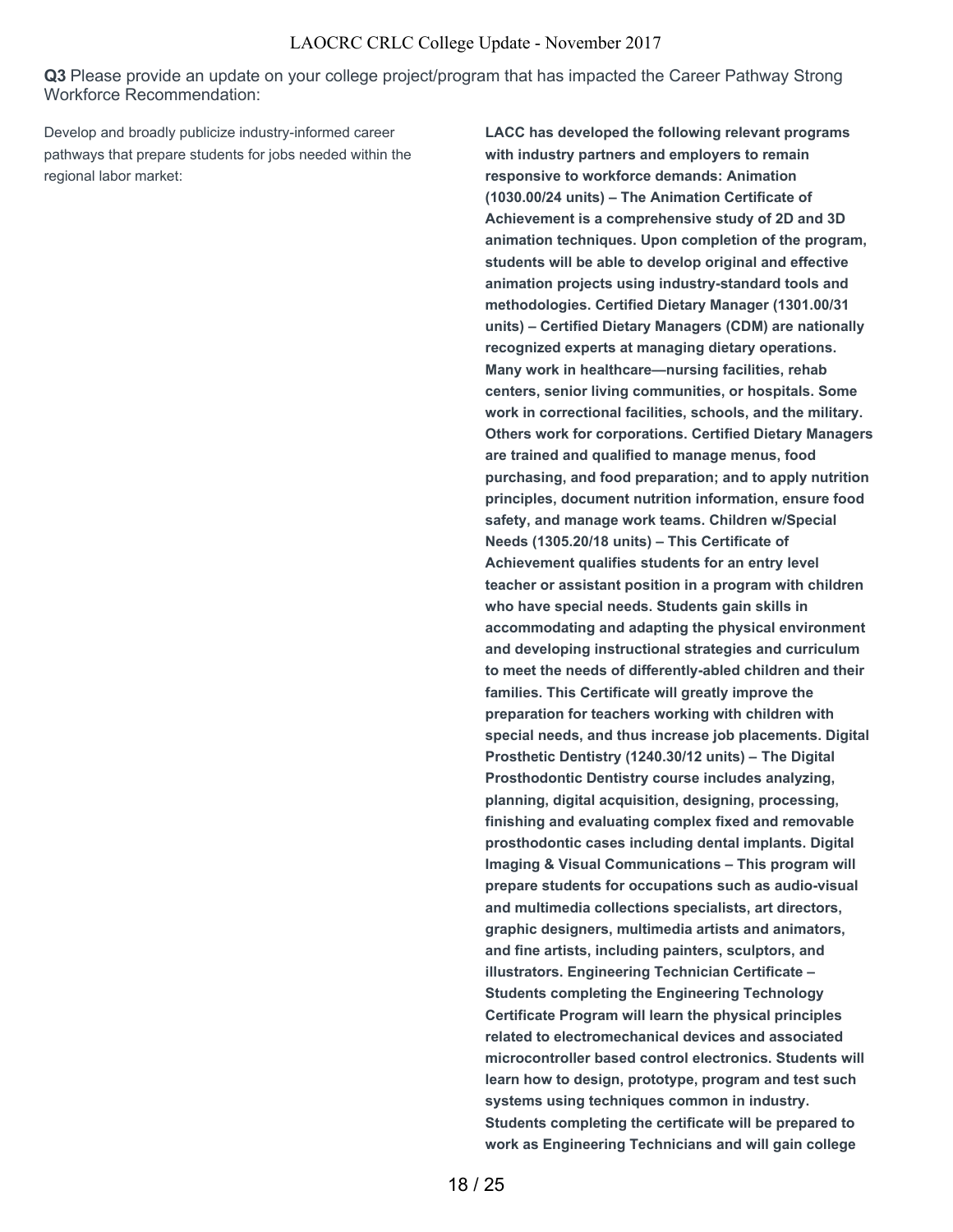**credit towards transfer into an Engineering bachelor degree. Fitness Specialist/Personal Trainer (0835.20/23 units) - The Fitness Specialist/Personal Trainer Certificate is designed to prepare students with the knowledge, skills and abilities required to become a Personal Trainer. The program course work will prepare students to successfully obtain the American Council on Exercise (ACE) Personal Training Certification, develop comprehensive knowledge of evidence based practice and to learn and apply the tools, protocols and resources specific to the personal training industry. Practical experience is integrated into curriculum so as to develop the skills required for employment as a personal trainer. Students are recommended to have basic knowledge of human biology, basic English writing and speaking skills, and the ability to perform moderate physical activity before beginning this program. Infant Toddler Studies (1305.90/18 units) - This Certificate of Achievement qualifies students for an entry level teacher or assistant position in a program for infant toddler care. This Certificate will greatly improve the preparation for teachers working with infant toddlers. Infant & Toddler Studies skill certificate qualifies the student for the most entry-level teacher position within private infant/toddler programs. Infant/Toddler teachers are responsible for supervising the care and development of children birth through 2 ½ years old. Music Education (1005.00/50 Units) – The Music Education certificate prepares students for an entry-level career in teaching and administration of early, elementary, and high school level music programs. Students completing the program will be able to: 1) Recognize, write, and identify aurally diatonic and chromatic music; 2) Read and perform beginning to intermediate pieces at the piano; 3) Perform assigned level technical exercises and repertoire on the piano; 4) Demonstrate proficiency at a beginning level for all instrument groups; and 5) Demonstrate knowledge of how to teach in various musical styles and methods. Nutrition (1301.00/60 units) - This program prepares individuals to integrate and apply the principles of the food and nutrition sciences, human behavior, and the biomedical sciences to design and manage effective nutrition programming a variety of settings including hospitals, health care organizations, food service operations, business and industry (product development, marketing, consulting), food assistance programs, education and research, health promotion, and private practice counseling. Careers include: Nutritionist, Nutrition Educator, Weight Loss Counselor, Diet Technician, Food Services Manager, Patient**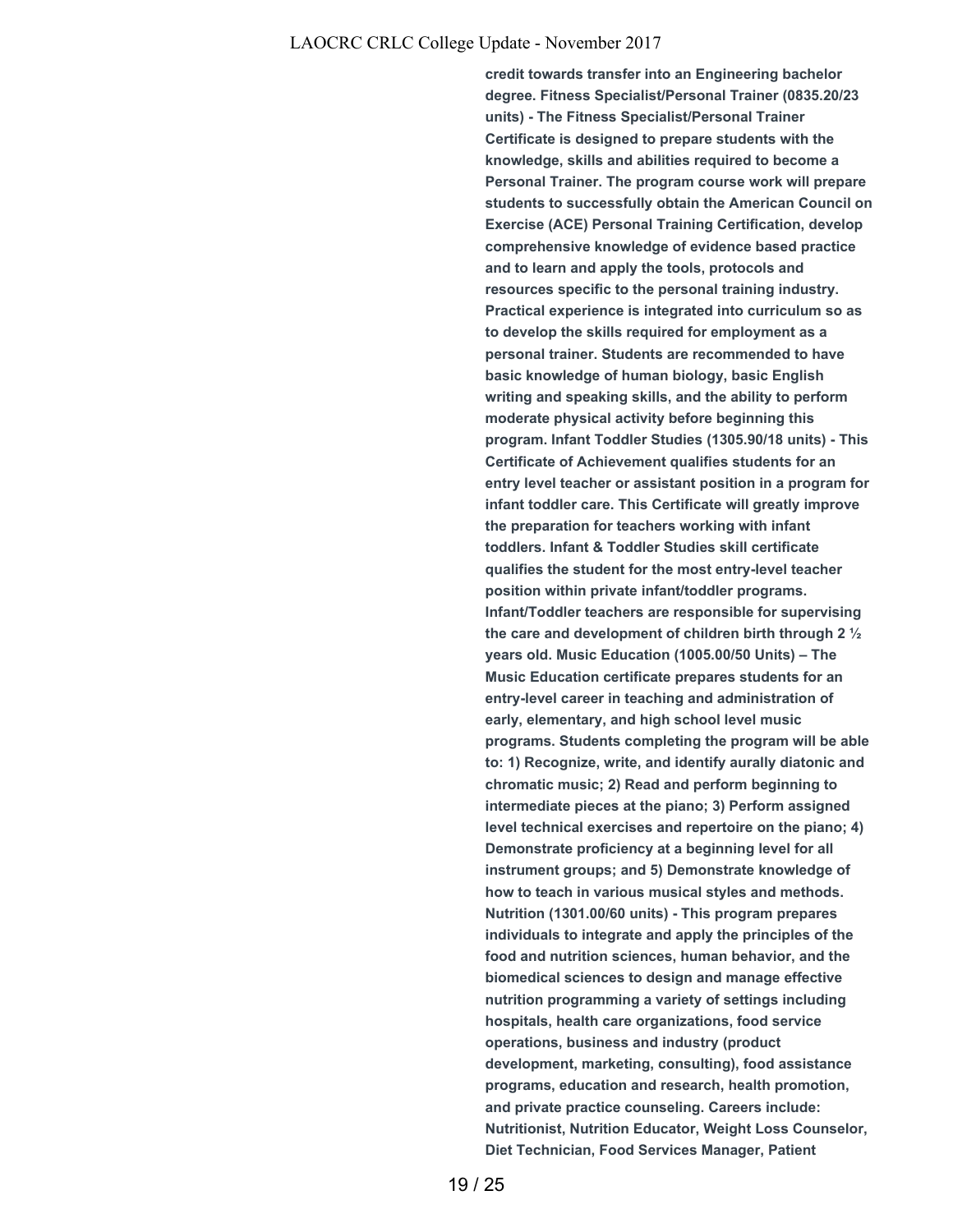**Services Manager, Dietecian, Pediatric Dietecian, Nutrition Researcher, Sports and cardiac rehabilitation Dietecian, Nutrition Consultant, Diabetes Educator, and many others. The Associate degree track may be completed in two years and consists of a core of liberal arts, nutrition and science courses. The support courses in the curriculum pattern allow the student to explore special interests that are related to their personal/professional goals/interests. Paralegal Certificate for Degree Holders (1402.00/43) - The Paralegal Program at Los Angeles City College offers an Associate in Arts Degree in Paralegal Studies, which requires 43 units of coursework and 18 units in general education coursework, as required for an A.A. Degree. The ABA Certified Paralegal Certificate of Achievement is available for students who hold an Associate's Degree or higher from a regionally accredited post-secondary institution. Students eligible for a Paralegal Certificate of Achievement must complete 43 core units of coursework. Radiologic Technology Patient Care (1299.00/14 units) - Students learn the necessary skills to deliver quality and timely patient care. Students will utilize the necessary medical language to communicate and perform patient care functions. Students will participate in a sixty hour (60) internship in a health care environment so they call practice the theories they learn in the didactic environment. After completion of the certificate, students will be able to gain employment as Personal Care Assistants, Care Manager for seniors, Caregiver, Patient Care provider in RCFEs (Residential Care Facility for the Elderly). Technical Theatre Entertainment Technology (1006.00/56 units) – The Technical Theater – Entertainment Technology program at Los Angeles City College is an intensive hands-on program designed to train students in the job skills required for employment as a technician in the Entertainment Industry. Upon successfully graduating from this program students will possess the competence and experience necessary for an entry level position in not just Theatre, but also Film, Television, Amusement Parks and concert performances as well. As Hollywood is the center for the Entertainment Industry, this program at Los Angeles City College is perfectly situated to provide new, highly trained workers to help fill the increasing demand for entertainment product.**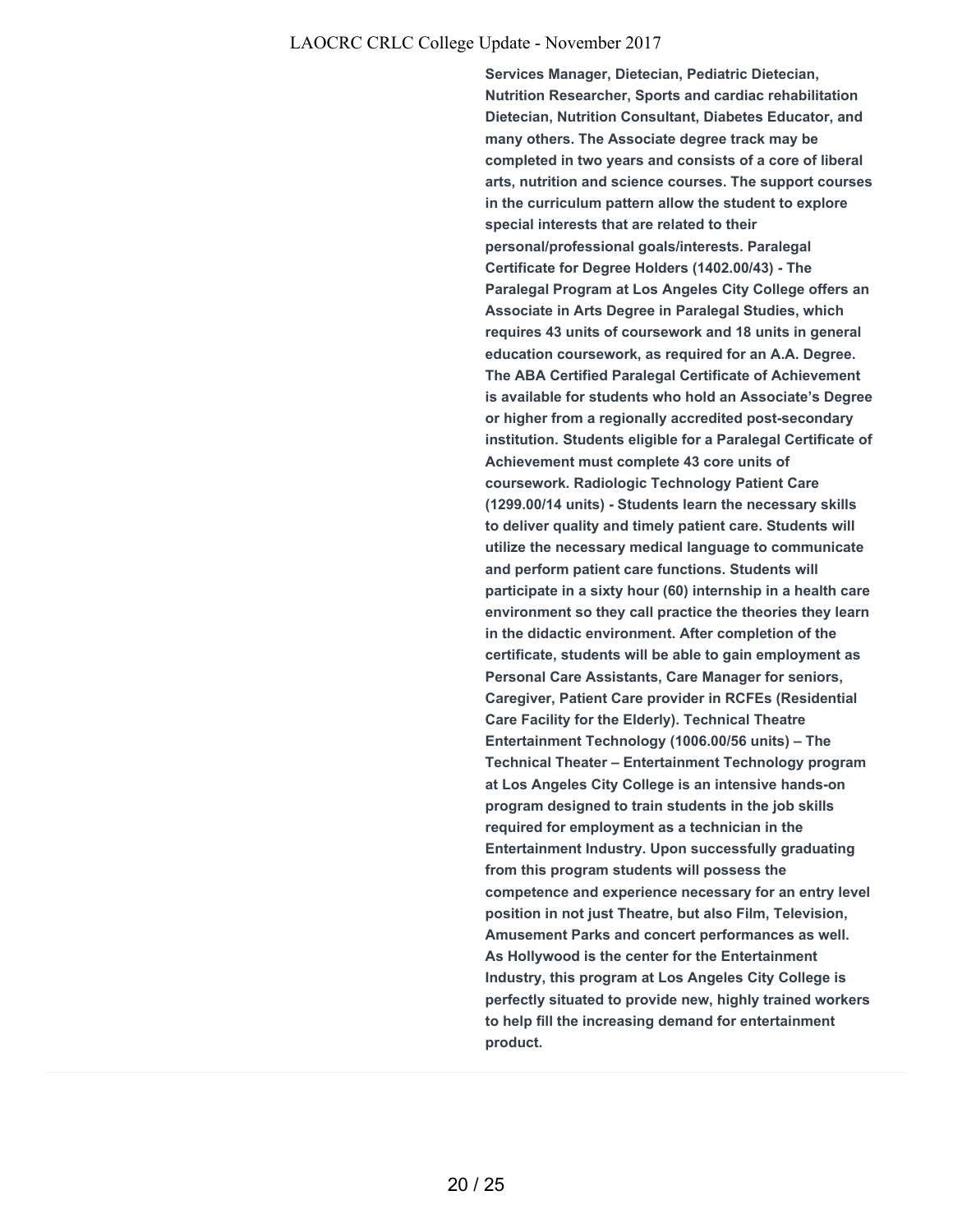**Q4** Please provide an update on your college project/program that has impacted the Workforce Data & Outcomes Strong Workforce Recommendation:

**Respondent skipped this question**

**Q5** Please provide an update on your college project/program that has impacted the Curriculum Strong Workforce Recommendation:

Evaluate, strengthen, and revise the curriculum development process to ensure alignment from education to employment:

**LACC Faculty begin asset mapping to review curriculum that is outdated, needs updating, and new curriculum development and have developed 16 new programs as a result, which are supported by LMI and industry feedback and involvement.**

**Q6** Please provide an update on your college project/program that has impacted the CTE Faculty Strong Workforce Recommendation:

| Enhance professional development opportunities for CTE faculty<br>to maintain industry and program relevance:                                  | LACC is in the process of launching its LACC Faculty<br>Mentoring Program in Spring 2018, which faculty will be<br>trained by a cultural development specialist on<br>mentoring students to not only enhance their<br>professional decorum when engaging students, but to<br>create a sense of community and belonging on campus<br>that will attract other quality faculty and students to the<br>campus. |
|------------------------------------------------------------------------------------------------------------------------------------------------|------------------------------------------------------------------------------------------------------------------------------------------------------------------------------------------------------------------------------------------------------------------------------------------------------------------------------------------------------------------------------------------------------------|
| Q7 Please provide an update on your college<br>project/program that has impacted the Regional<br>Coordination Strong Workforce Recommendation: | Respondent skipped this question                                                                                                                                                                                                                                                                                                                                                                           |
| Q8 Please provide an update on your college<br>project/program that has impacted the Funding Strong<br><b>Workforce Recommendation:</b>        | Respondent skipped this question                                                                                                                                                                                                                                                                                                                                                                           |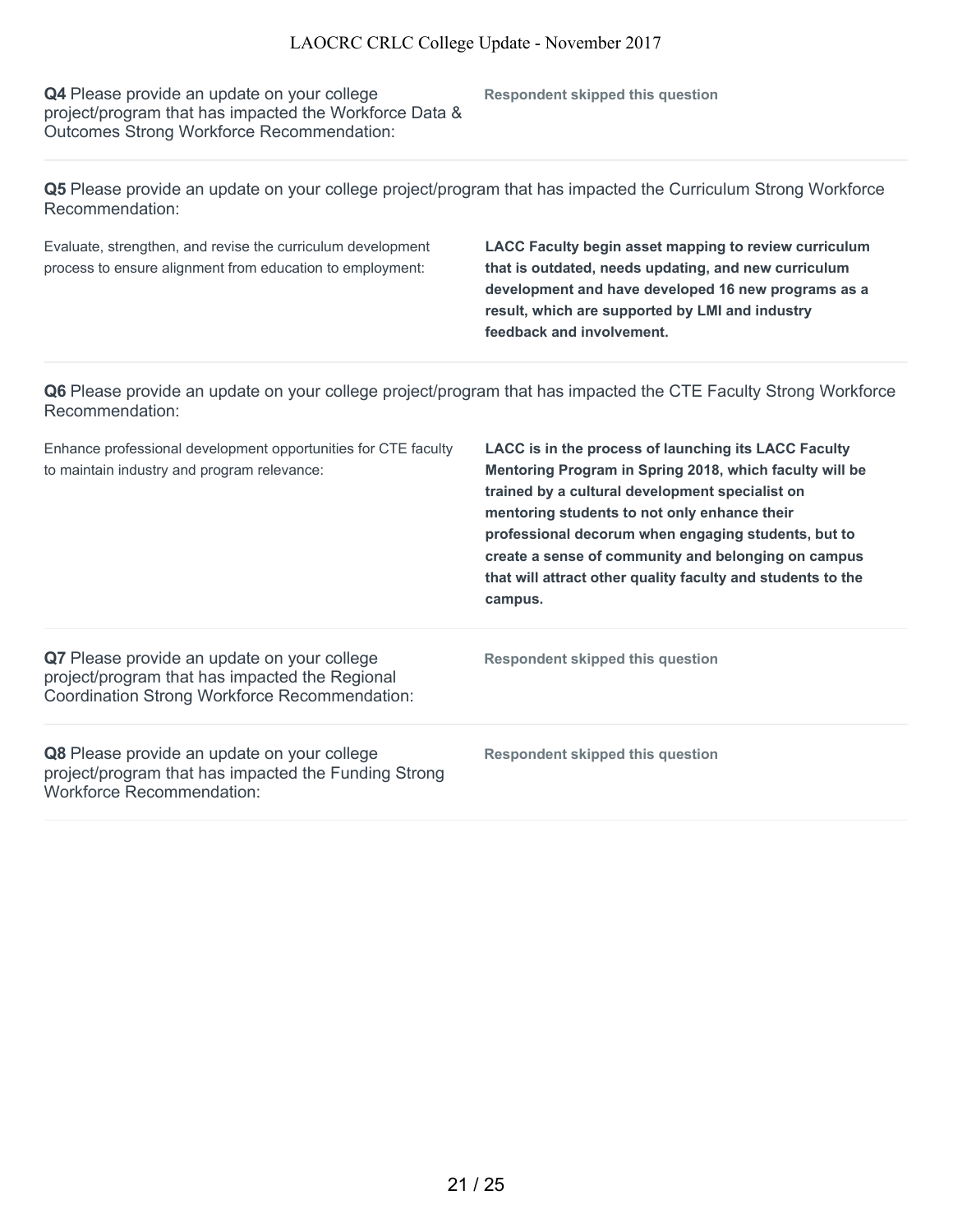

| <b>Collector:</b>     | Web Link 1 (Web Link)                    |
|-----------------------|------------------------------------------|
| Started:              | Wednesday, November 15, 2017 11:28:16 AM |
| <b>Last Modified:</b> | Wednesday, November 15, 2017 11:54:18 AM |
| <b>Time Spent:</b>    | 00:26:02                                 |
| <b>IP Address:</b>    | 198.188.4.4                              |
|                       |                                          |

# Page 1: Los Angeles Orange County Regional Consortia College Update

**Q1** Please provide your college contact information below:

| <b>CRLC Member Name:</b> | <b>Rocky Cifone</b>          |
|--------------------------|------------------------------|
| Community College Name:  | <b>Pasadena City College</b> |
| Address:                 | 1570 E. Colorado Blyd.       |
| Office Number:           | (626) 585-7684               |
| City:                    | Pasadena                     |
| ZIP Code                 | 91106                        |
| Email Address:           | rxcifone@pasadena.edu        |
|                          |                              |

**Q2** Please provide an update on your college project/program that has impacted the Student Success Strong Workforce Recommendation:

| Broaden and enhance career exploration and planning, work-     | <b>General Cooperative Work Experience Education is a</b> |
|----------------------------------------------------------------|-----------------------------------------------------------|
| based learning opportunities, and other supports for students: | traditional method for students to earn work based        |
|                                                                | learning college credit. Five colleges have engaged in    |
|                                                                | standardizing CWEE curriculum and have begun              |
|                                                                | dialogue for normalizing/standardizing contract           |
|                                                                | language with employers.                                  |
| Improve CTE student progress and outcomes:                     | Availability of CWEE credit often makes the difference    |
|                                                                | between students seeking out internships earlier.         |

**Q3** Please provide an update on your college project/program that has impacted the Career Pathway Strong Workforce Recommendation:

Develop and broadly publicize industry-informed career pathways that prepare students for jobs needed within the regional labor market:

**We are in the capacity building phase in Round One.**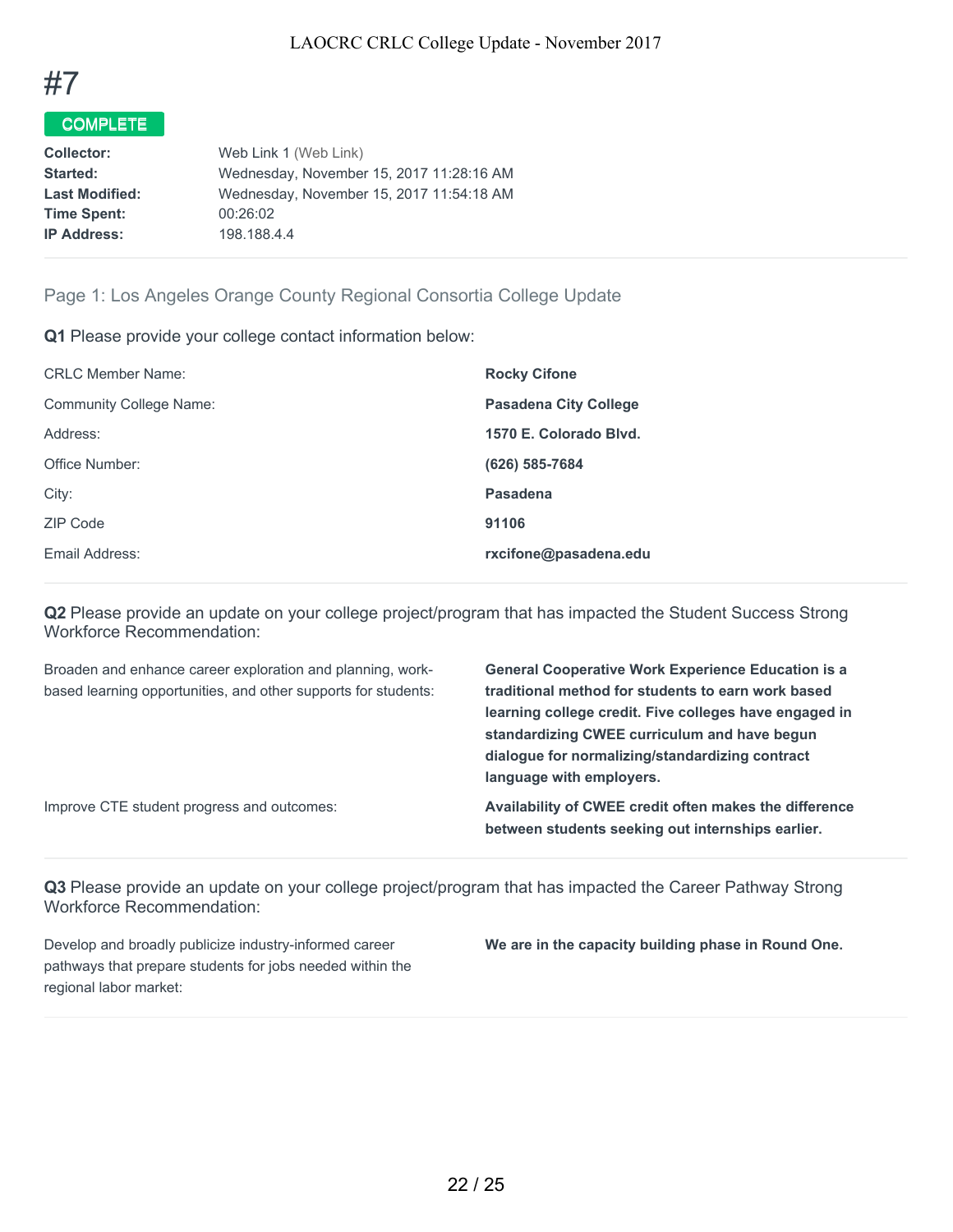**Q4** Please provide an update on your college project/program that has impacted the Workforce Data & Outcomes Strong Workforce Recommendation:

Create common workforce metrics for all state-funded CTE programs and expand the definition of student success to better reflect the wide array of CTE outcomes of community collegestudents:

Improve the quality, accessibility, and utility of student outcome and labor market data to support students, educators, colleges, regions, employers, local workforce investment boards, and the state in CTE program development and improvement efforts:

**CWEE credit is standardized and normed with the CCCCO and organizations such as CIWEA.**

**CWEE will provide metric data such as enrolmments, persistence, completion.**

**Q5** Please provide an update on your college project/program that has impacted the Curriculum Strong Workforce Recommendation:

Evaluate, strengthen, and revise the curriculum development process to ensure alignment from education to employment:

Improve program review, evaluation, and revision processes to ensure program relevance to students, business, and industry as reflected in labor market data:

**General Cooperative Work Experience Education is a traditional method for students to earn work based learning college credit. Five colleges have engaged in standardizing CWEE curriculum and have begun dialogue for normalizing/standardizing contract language with employers.**

**Industry partners are actively engaged in developing SLOs.General Cooperative Work Experience Education is a traditional method for students to earn work based learning college credit. Five colleges have engaged in standardizing CWEE curriculum and have begun dialogue for normalizing/standardizing contract language with employers.**

Facilitate curricular portability across institutions: **General Cooperative Work Experience Education is a traditional method for students to earn work based learning college credit. Five colleges have engaged in standardizing CWEE curriculum and have begun dialogue for normalizing/standardizing contract language with employers.**

Develop, identify and disseminate effective CTE practices: **CWEE credit is standardized and normed with the CCCCO and organizations such as CIWEA. The colleges involved will form a pilot for the rest of LA County.**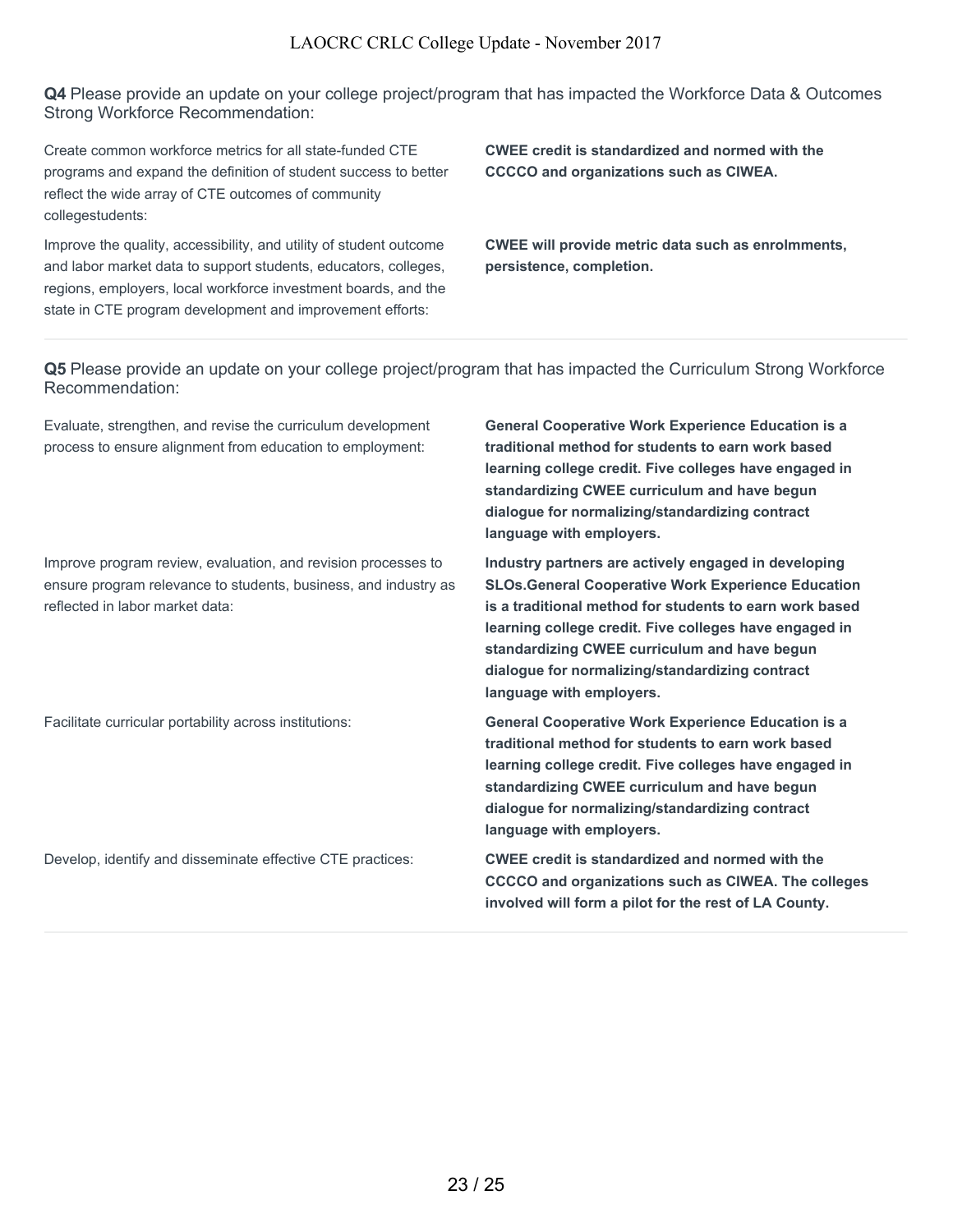**Q6** Please provide an update on your college project/program that has impacted the CTE Faculty Strong Workforce Recommendation:

Enhance professional development opportunities for CTE faculty to maintain industry and program relevance:

**Faculty AND Industry partners are actively engaged in developing SLOs and curricular elements. General Cooperative Work Experience Education is a traditional method for students to earn work based learning college credit. Five colleges have engaged in standardizing CWEE curriculum and have begun dialogue for normalizing/standardizing contract language with employers.**

**Q7** Please provide an update on your college project/program that has impacted the Regional Coordination Strong Workforce Recommendation:

Strengthen communication, coordination, and decision-making between regional CTE efforts and the colleges to meet regional labor market needs:

Clarify and modify, as appropriate, state regulations to allow colleges to regionalize course articulation along career pathways utilizing regional or state curriculum models:

Develop regional leadership and operational partnerships among community college, industry,labor, and other workforce and economic development entities to improve the delivery of all CTE efforts:

Develop robust connections between community colleges, business and industry representatives, labor and other regional workforce development partners to align college programs with regional and industry needs and provide support for CTE programs:

**Faculty AND Industry partners are actively engaged in developing SLOs and curricular elements. General Cooperative Work Experience Education is a traditional method for students to earn work based learning college credit. Five colleges have engaged in standardizing CWEE curriculum and have begun dialogue for normalizing/standardizing contract language with employers.**

**CWEE credit is standardized and normed with the CCCCO and organizations such as CIWEA. CWEE credit is standardized and normed with the CCCCO and organizations such as CIWEA. The colleges involved will form a pilot for the rest of LA County.**

**CWEE credit is standardized and normed with the CCCCO and organizations such as CIWEA. The colleges involved will form a pilot for dissemination of curriculum and accountability data to the rest of LA County.**

**Faculty AND Industry partners are actively engaged in developing SLOs and curricular elements. General Cooperative Work Experience Education is a traditional method for students to earn work based learning college credit. Five colleges have engaged in standardizing CWEE curriculum and have begun dialogue for normalizing/standardizing contract language with employers.**